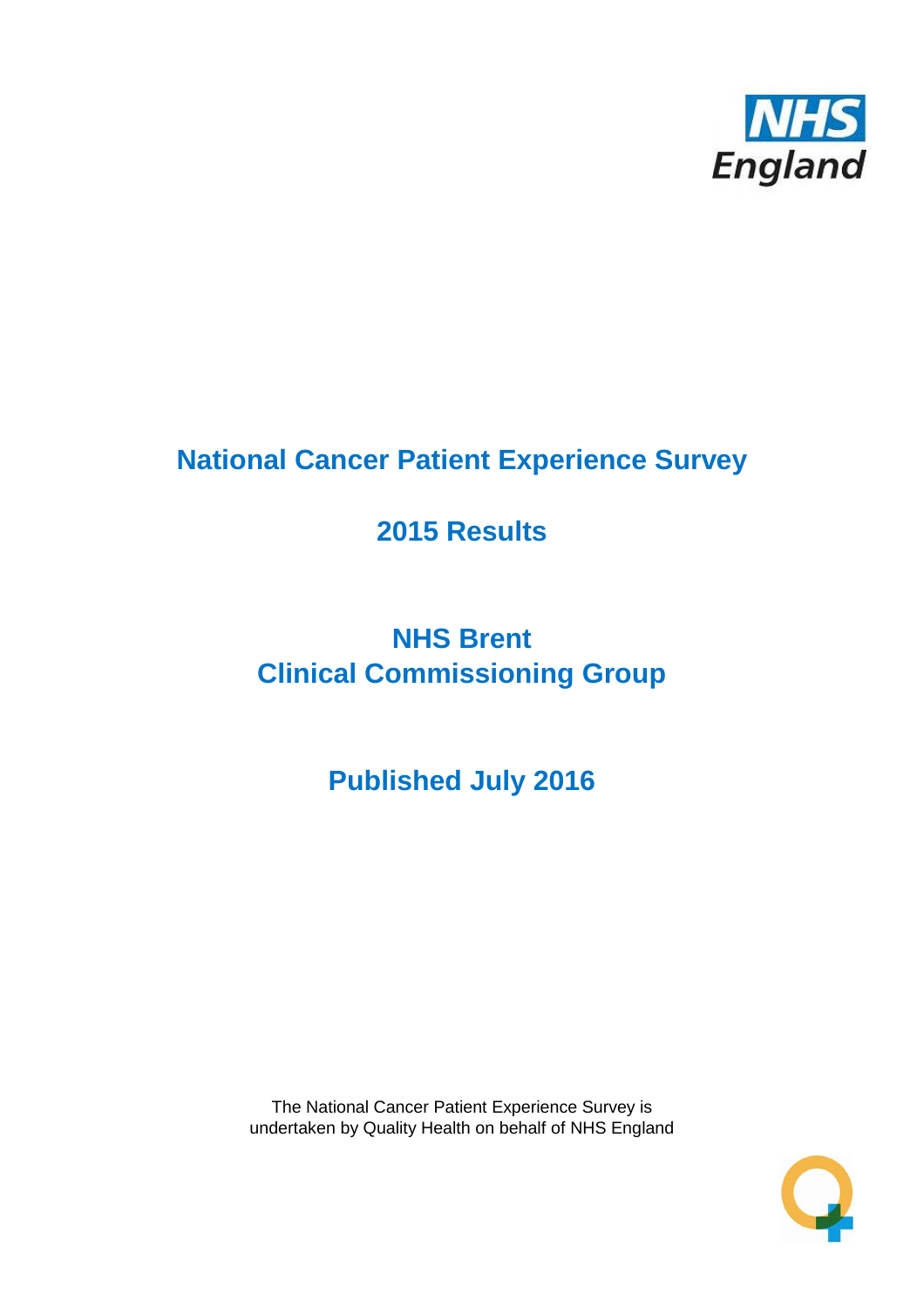### **Introduction**

The National Cancer Patient Experience Survey 2015 is the fifth iteration of the survey first undertaken in 2010. It has been designed to monitor national progress on cancer care; to provide information to drive local quality improvements; to assist commissioners and providers of cancer care; and to inform the work of the various charities and stakeholder groups supporting cancer patients.

The survey was overseen by a national Cancer Patient Experience Advisory Group. This Advisory Group set the principles and objectives of the survey programme and guided questionnaire development.

The survey was commissioned and managed by NHS England. The survey provider, Quality Health, is responsible for designing, running and analysing the survey.

Full national results and other reports are available at www.ncpes.co.uk

Further details on the survey methodology and changes to the 2015 survey can be found in the Annex. Note that a number of significant changes were made to the 2015 survey so caution should be taken in directly comparing data from the 2015 survey to the findings of the previous CPES surveys. No comparisons with previous surveys are presented in this report.

#### **This report**

The report shows how this CCG scored for each question in the survey, compared with national results. It is aimed at helping individual CCGs to understand their performance and identify areas for local improvement.

Note that responses for questions with 1-20 respondents have been suppressed. This is to protect patient confidentiality and because uncertainty around the result is too great.

#### **Data tables**

The data tables presented in this report show the following for each question:

- **Column 1** shows the number of respondents to this question
- **Column 2** shows the unadjusted 2015 score for this CCG
- **Column 3** shows the case-mix adjusted 2015 score for this CCG
- **Column 4** shows the lower limit of the expected range of scores for this CCG (the top of the pale blue section on the Comparability chart - see below)
- **Column 5** shows the upper limit of the expected range of scores for this CCG (the bottom of the dark blue section on the Comparability chart - see below)
- **Column 6** shows the National Average score for this question.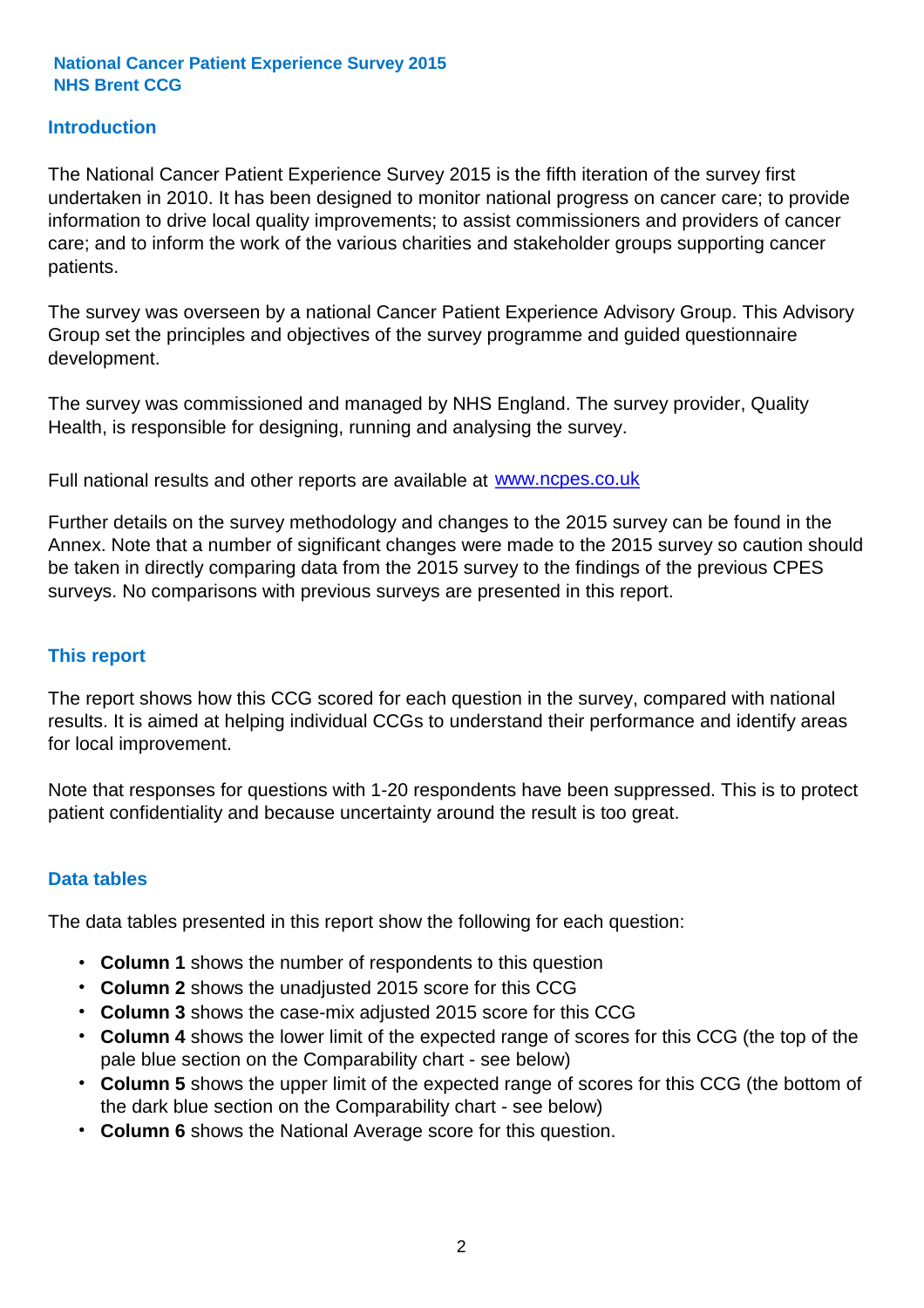Results for individual response options are presented in the detailed data tables **WWW.ncpes.co.uk** Confidence Intervals for unadjusted and case-mix adjusted data are provided in these tables.

Expected ranges and 95% Confidence Intervals highlight the uncertainty around the results. The size of the expected ranges and confidence intervals will be different for each question, and depends on the number of respondents and the range of their responses.

For further details on case-mix adjustment and the scoring methodology used, please refer to the Annex.

### **Comparability charts**

For the 2015 survey, we have adopted the CQC standard for reporting comparative performance, based on calculation of "expected ranges". This means that CCGs will be flagged as outliers only if there is statistical evidence that their scores deviate (positively or negatively) from the range of scores that would be expected for CCGs of the same size.

The Comparability charts in this report show a bar with these expected ranges (in grey), higher than expected (in dark blue), and lower than expected (in pale blue). A black dot represents the actual score of this CCG.

The same colour convention has been used in Column 3 of the Data tables.

For further details on expected ranges, please refer to the technical document at **www.ncpes.co.uk** 

#### **Tumour group tables**

The final set of tables in this report show the scores for each question for each of the 13 tumour groups, with a comparative national score for that tumour group.

These breakdowns are intended as additional information for CCGs to understand the differences between the experiences of patients with different types of cancer. The numbers are generally relatively small and may not be statistically significant. They should therefore be treated with some caution.

#### **Notes on specific questions**

Question 5 in the survey has not been scored. However, the unscored data is useful and has been published alongside the other results in this report. This question asked respondents to "tick all that apply". The results show all of the responses given including where respondents chose two or more options.

Questions used to direct respondents to different parts of the survey (questions 4, 17, 24, 27, 40, 43, 46) and other demographic and information questions are not reported.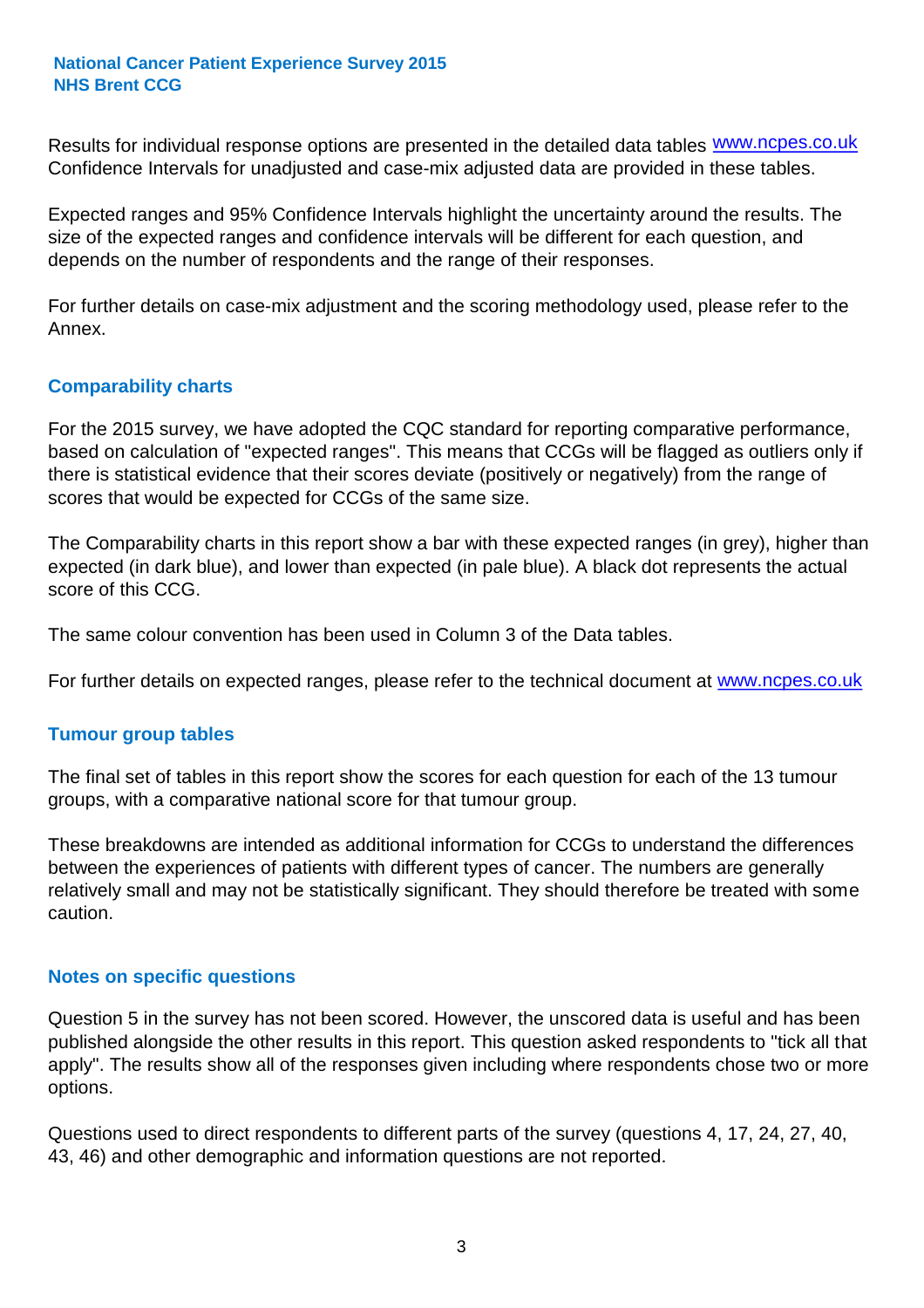#### **How to use the data**

Unadjusted data should be used to see the actual responses from patients relating to the CCG.

Case-mix adjusted data, together with expected ranges, should be used to understand whether the results are significantly higher or lower than national results.

Case-mix adjusted data, together with (case-mix adjusted) Confidence Intervals (presented in the detailed data tables **www.ncpes.co.uk**), should be used to understand whether the results are significantly higher or lower than the results for another CCG.

#### **Response rates**

Numbers of respondents by tumour group, age and gender can be found in the Annex.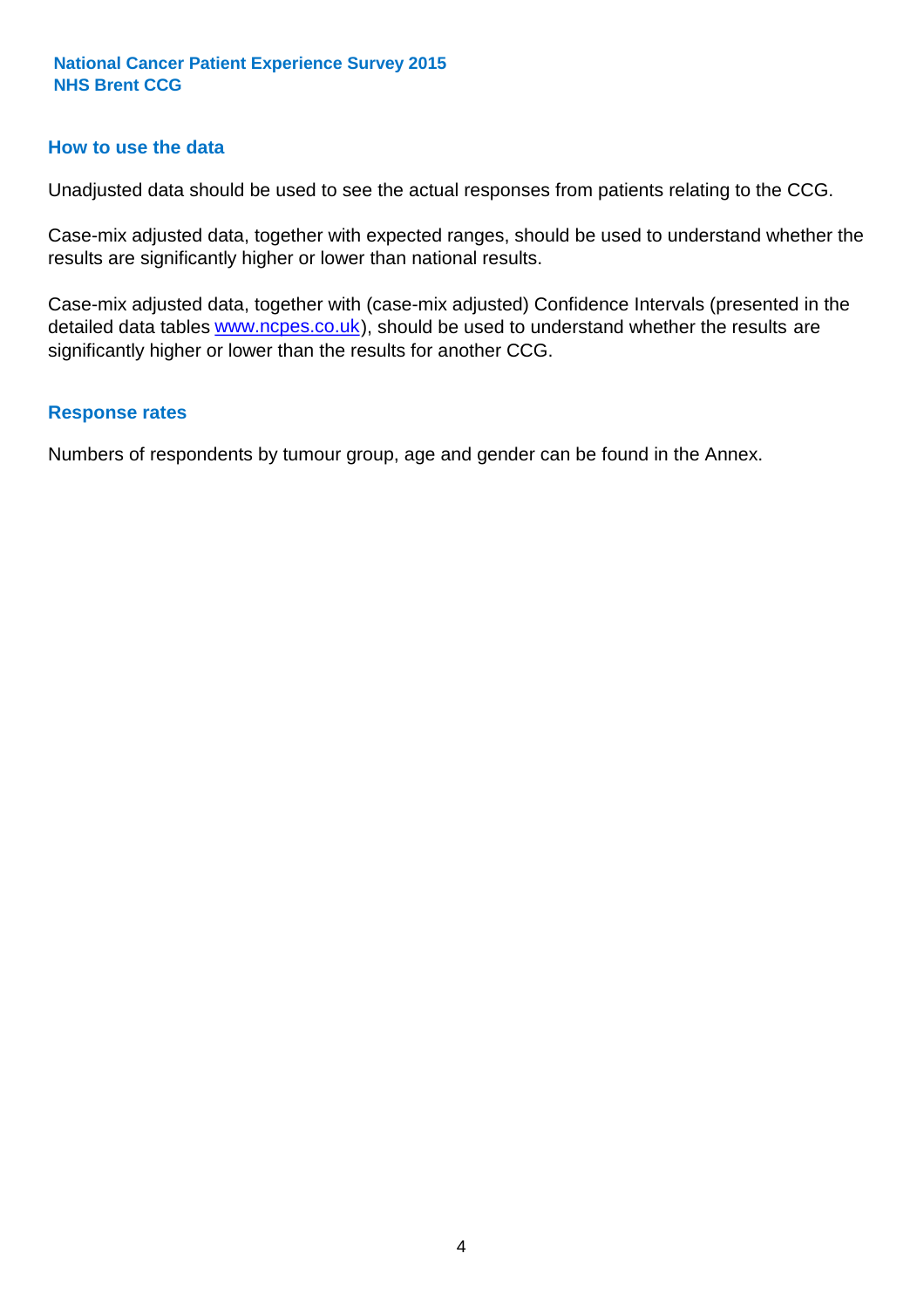### **Executive Summary**

average rating of 8.6. Asked to rate their care on a scale of zero (very poor) to 10 (very good), respondents gave an

The following questions are included in phase 1 of the Cancer Dashboard developed by Public Health England and NHS England\*:

- **80%** of respondents said that they were definitely involved as much as they wanted to be in decisions about their care and treatment
- **92%** of respondents said that they were given the name of a Clinical Nurse Specialist who would support them through their treatment
- when asked how easy or difficult it had been to contact their Clinical Nurse Specialist 81% of respondents said that it had been 'quite easy' or 'very easy'
- **89%** of respondents said that, overall, they were always treated with dignity and respect they were in hospital
- **96%** of respondents said that hospital staff told them who to contact if they were worried about their condition or treatment after they left hospital
- **60%** of respondents said that they thought the GPs and nurses at their general practice definitely did everything they could to support them while they were having cancer treatment.

Detailed results for these and other questions are set out in the sections that follow.

#### \* www.cancerdata.nhs.uk/dashboard

The questions were selected in discussion with the national Cancer Patient Experience Advisory Group and reflect four key patient experience domains: provision of information; involvement in decisions; care transition; interpersonal relations, respect and dignity. The figures presented above are all case-mix adjusted.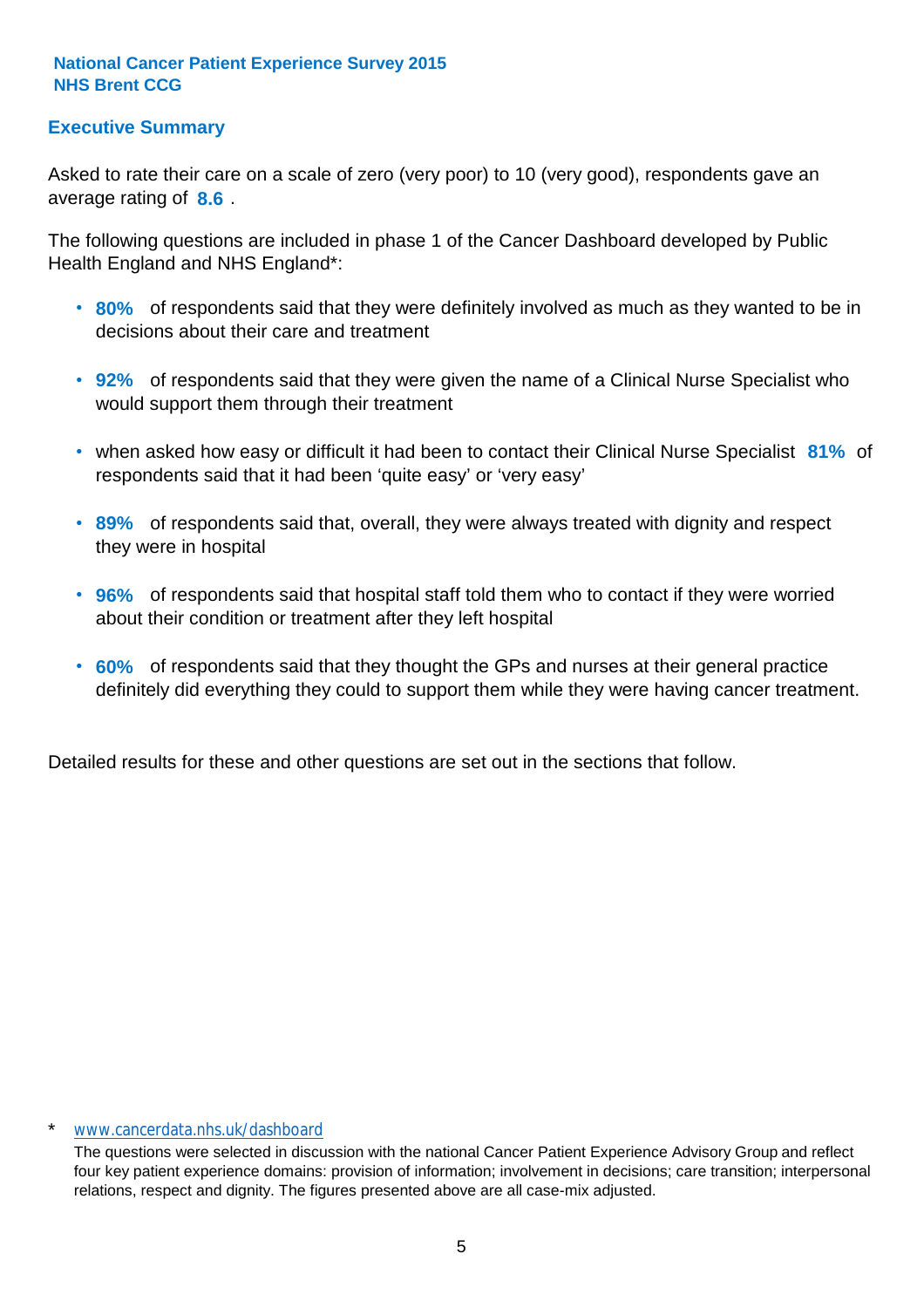# **Questions which scored outside expected range**

|                                  |                                                                              |     | 2015 Case-mix Adjusted |                                    |                                     |                              |  |  |  |
|----------------------------------|------------------------------------------------------------------------------|-----|------------------------|------------------------------------|-------------------------------------|------------------------------|--|--|--|
|                                  | Question                                                                     |     |                        | ower limit of<br>expected<br>range | Upper limit of<br>expected<br>range | National<br>Average<br>Score |  |  |  |
| <b>Clinical Nurse Specialist</b> |                                                                              |     |                        |                                    |                                     |                              |  |  |  |
| Q18                              | Patient found it easy to contact their CNS                                   | 181 | 81%                    | 81%                                | 92%                                 | 87%                          |  |  |  |
| Q19                              | Get understandable answers to important questions all or most<br>of the time | 174 | 83%                    | 84%                                | 93%                                 | 89%                          |  |  |  |
|                                  | Hospital care as an inpatient                                                |     |                        |                                    |                                     |                              |  |  |  |
| Q <sub>32</sub>                  | Always / nearly always enough nurses on duty                                 | 143 | 75%                    | 58%                                | 74%                                 | 66%                          |  |  |  |
|                                  | Your overall NHS care                                                        |     |                        |                                    |                                     |                              |  |  |  |
| Q56                              | Overall the administration of the care was very good / good                  | 225 | 81%                    | 85%                                | 93%                                 | 89%                          |  |  |  |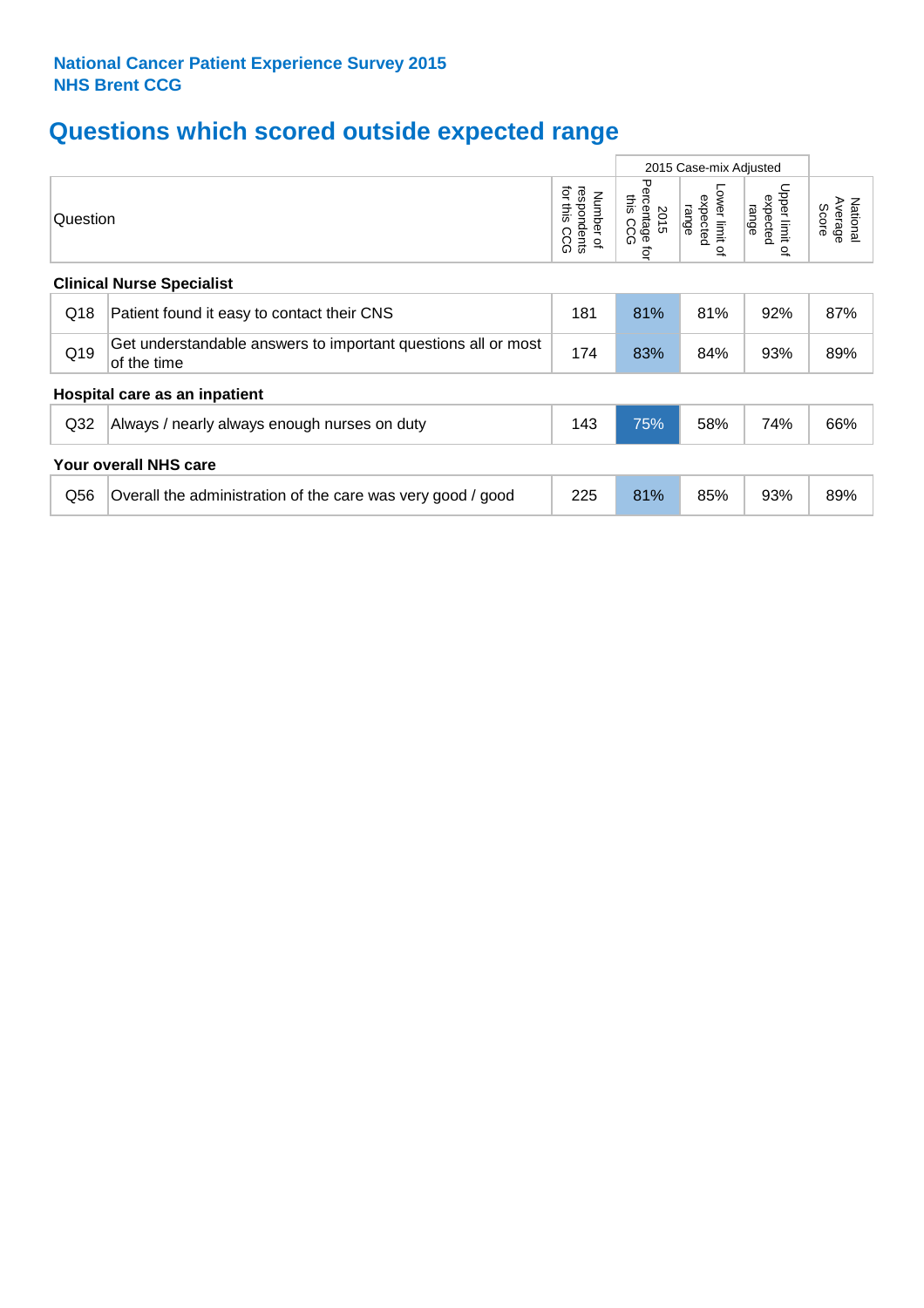# **CCG results**

## **Seeing your GP**



|    |                                                                |                                              |                             |               | 2015 Case-mix Adjusted     |                            |                           |
|----|----------------------------------------------------------------|----------------------------------------------|-----------------------------|---------------|----------------------------|----------------------------|---------------------------|
|    | Question                                                       | respondents<br>Number<br>$\overline{\sigma}$ | 2015<br>Unadjusted<br>Score | 2015<br>Score | Expected<br>range<br>lower | Expected<br>range<br>nbber | National Average<br>Score |
| Q1 | Saw GP once / twice before being told had to go to<br>hospital | 150                                          | 67%                         | 71%           | 69%                        | 83%                        | 76%                       |
| Q2 | Patient thought they were seen as soon as necessary            | 226                                          | 85%                         | 87%           | 77%                        | 87%                        | 82%                       |

|    |                                                                             |                                                 | No. |
|----|-----------------------------------------------------------------------------|-------------------------------------------------|-----|
|    | Beforehand, did you have all the<br>information you needed about your test? | Yes                                             | 161 |
|    |                                                                             | No, I would have liked more written information | 16  |
| Q5 |                                                                             | No, I would have liked more verbal information  | 15  |
|    |                                                                             | I did not need / want any information           | 8   |
|    |                                                                             | Don't know / can't remember                     | 9   |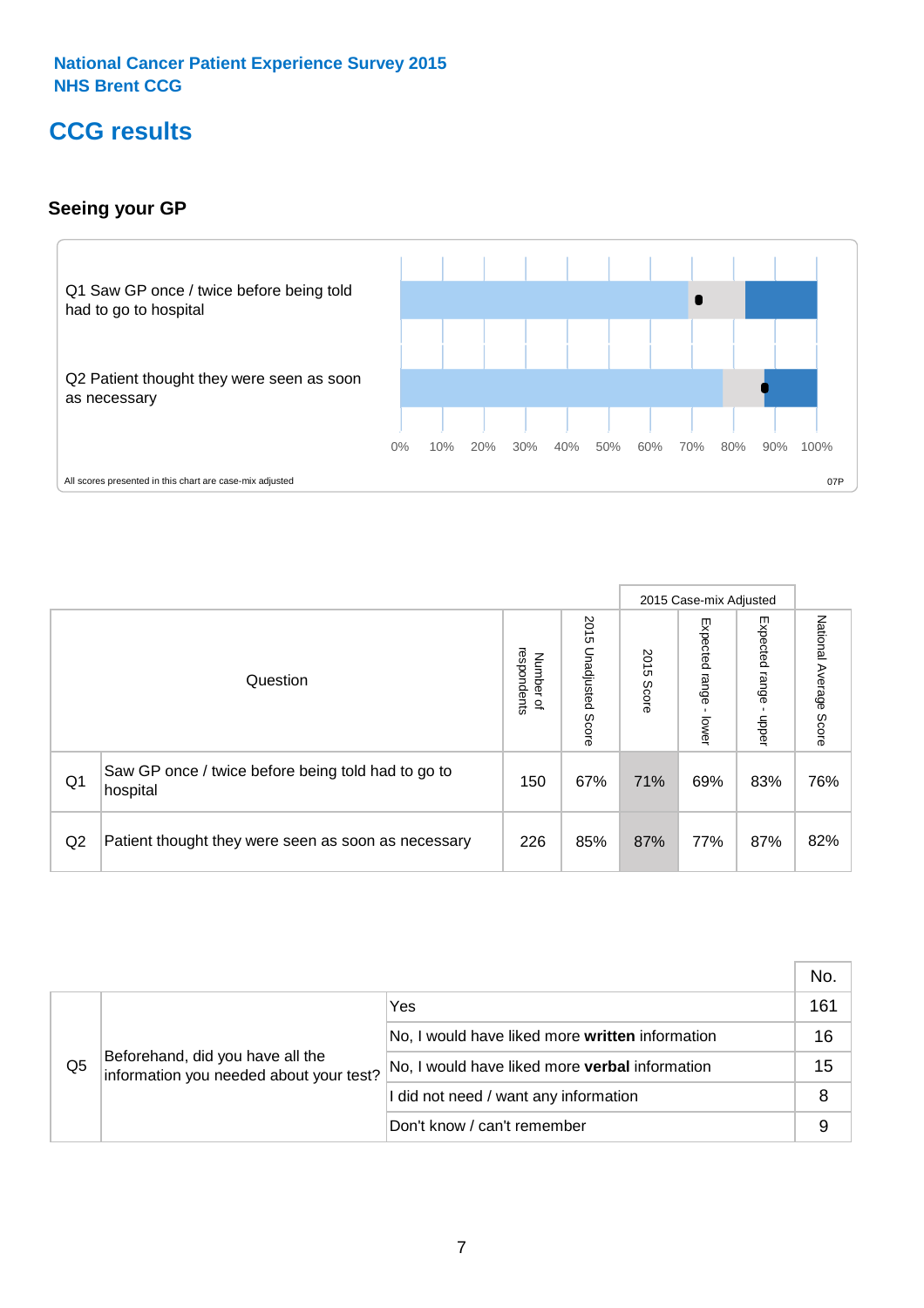### **Diagnostic tests**



|                |                                                                       |                                       |                             |               | 2015 Case-mix Adjusted       |                         |                           |
|----------------|-----------------------------------------------------------------------|---------------------------------------|-----------------------------|---------------|------------------------------|-------------------------|---------------------------|
|                | Question                                                              | respondents<br>Number<br>$\mathbf{Q}$ | 2015<br>Unadjusted<br>Score | 2015<br>Score | Expected<br>I range<br>lower | Expected range<br>nbber | National Average<br>Score |
| Q <sub>6</sub> | The length of time waiting for the test to be done was<br>about right | 188                                   | 86%                         | 88%           | 82%                          | 91%                     | 87%                       |
| Q7             | Given complete explanation of test results in<br>understandable way   | 190                                   | 71%                         | 75%           | 73%                          | 85%                     | 79%                       |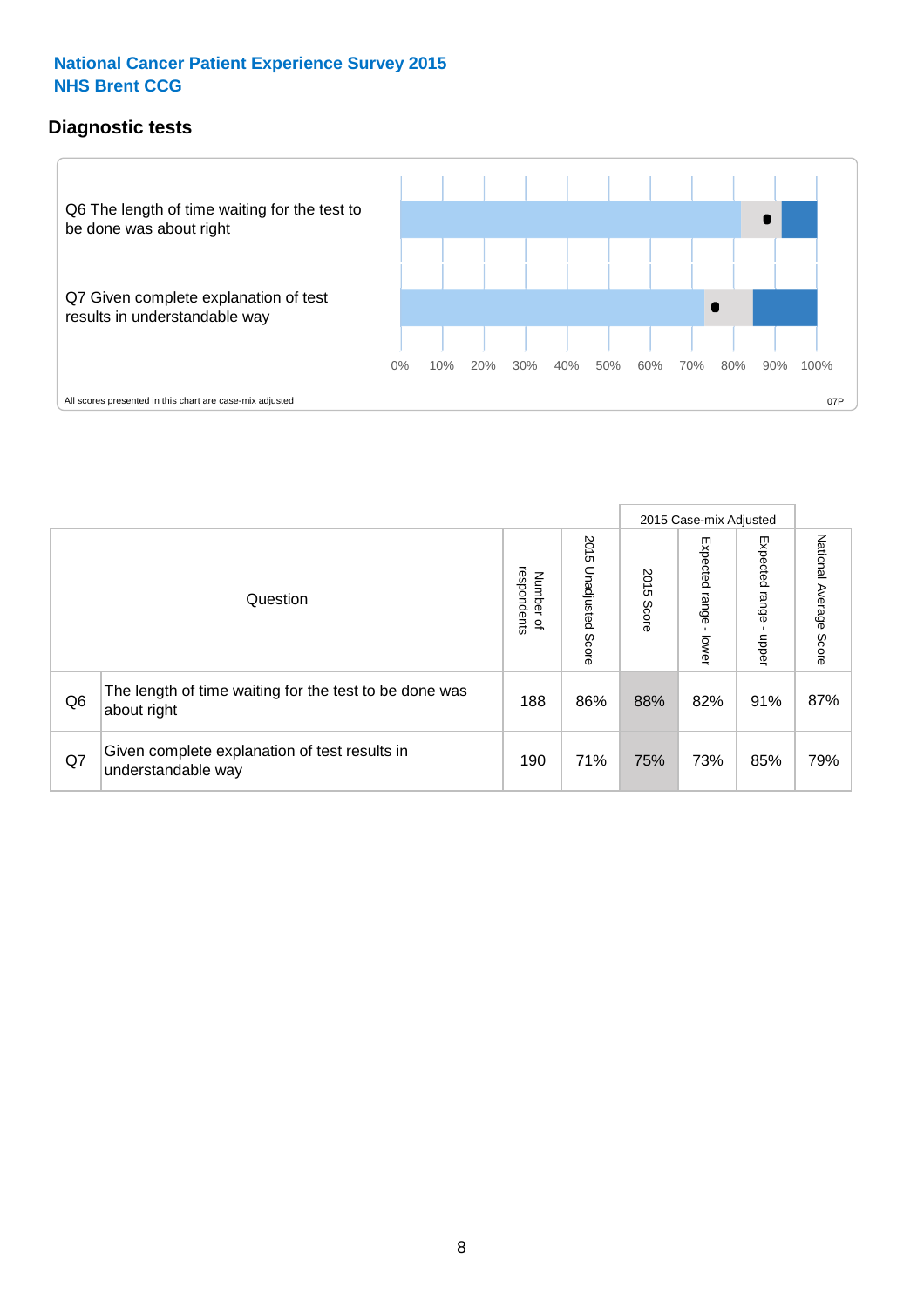#### **Finding out what was wrong with you**



|                |                                                                                            |                          |                                 |                      | 2015 Case-mix Adjusted                  |                                           |                        |
|----------------|--------------------------------------------------------------------------------------------|--------------------------|---------------------------------|----------------------|-----------------------------------------|-------------------------------------------|------------------------|
|                | Question                                                                                   | respondents<br>Number of | 2015<br><b>Unadjusted Score</b> | 2015<br><b>Score</b> | Expected range<br>$\mathbf{r}$<br>lower | Expected range<br>$\blacksquare$<br>nbber | National Average Score |
| Q8             | Patient told they could bring a family member or friend<br>when first told they had cancer | 194                      | 82%                             | 81%                  | 73%                                     | 84%                                       | 79%                    |
| Q <sub>9</sub> | Patient felt they were told sensitively that they had cancer                               | 230                      | 87%                             | 88%                  | 80%                                     | 89%                                       | 84%                    |
| Q10            | Patient completely understood the explanation of what<br>was wrong                         | 228                      | 71%                             | 74%                  | 67%                                     | 79%                                       | 73%                    |
| Q11            | Patient given easy to understand written information<br>about the type of cancer they had  | 205                      | 66%                             | 69%                  | 65%                                     | 78%                                       | 72%                    |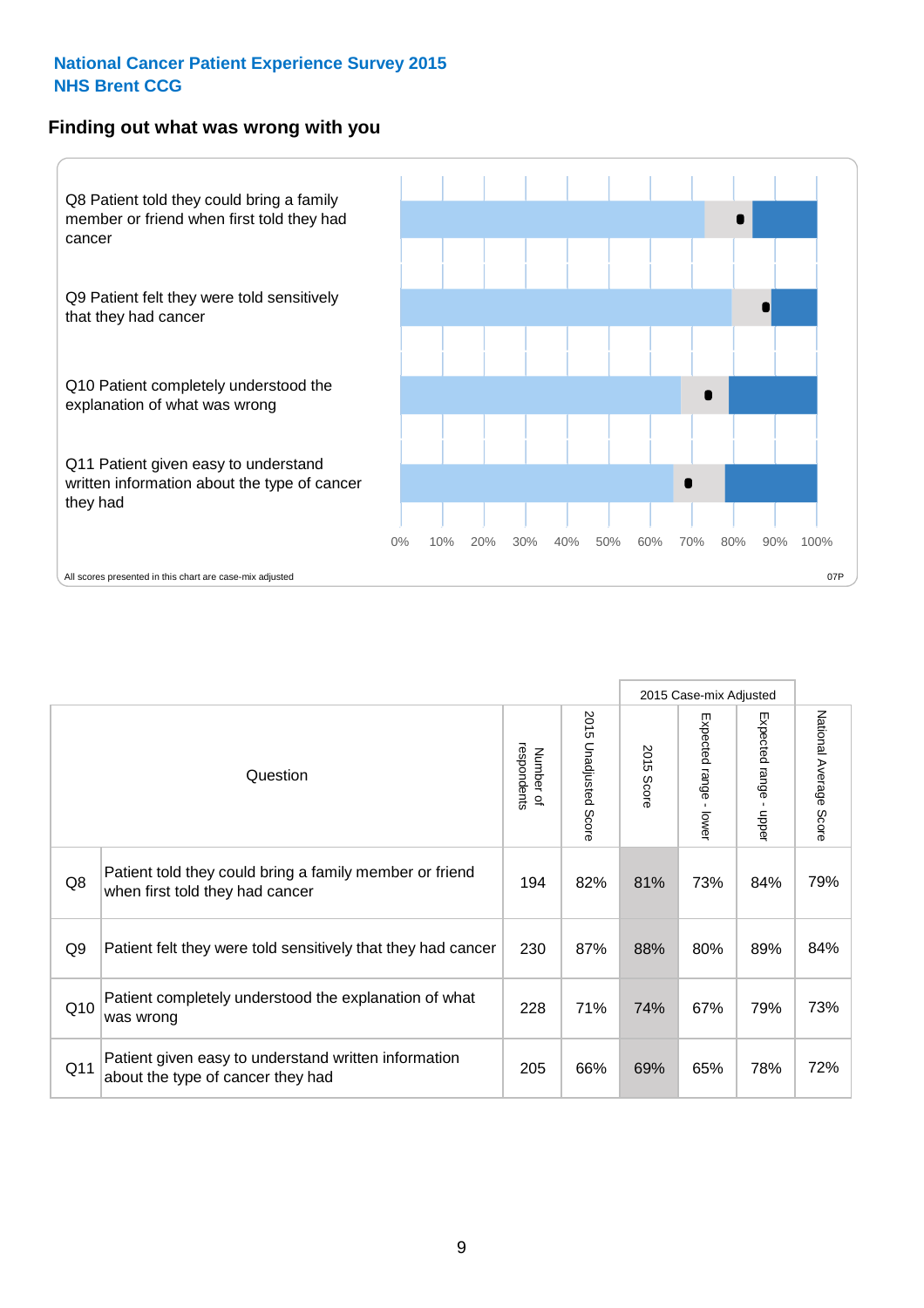### **Finding out what was wrong with you**



|     |                                                                                         |                          |                       |               | 2015 Case-mix Adjusted                  |                           |                        |
|-----|-----------------------------------------------------------------------------------------|--------------------------|-----------------------|---------------|-----------------------------------------|---------------------------|------------------------|
|     | Question                                                                                | respondents<br>Number of | 2015 Unadjusted Score | 2015<br>Score | Expected range<br>$\mathbf{r}$<br>lower | Expected range -<br>nbber | National Average Score |
| Q12 | Patient felt that treatment options were completely<br>explained                        | 203                      | 83%                   | 85%           | 77%                                     | 88%                       | 83%                    |
| Q13 | Possible side effects explained in an understandable way                                | 221                      | 75%                   | 76%           | 67%                                     | 79%                       | 73%                    |
| Q14 | Patient given practical advice and support in dealing with<br>side effects of treatment | 219                      | 68%                   | 70%           | 60%                                     | 72%                       | 66%                    |
| Q15 | Patient definitely told about side effects that could affect<br>them in the future      | 205                      | 57%                   | 57%           | 48%                                     | 61%                       | 54%                    |
| Q16 | Patient definitely involved in decisions about care and<br>treatment                    | 220                      | 76%                   | 80%           | 72%                                     | 83%                       | 78%                    |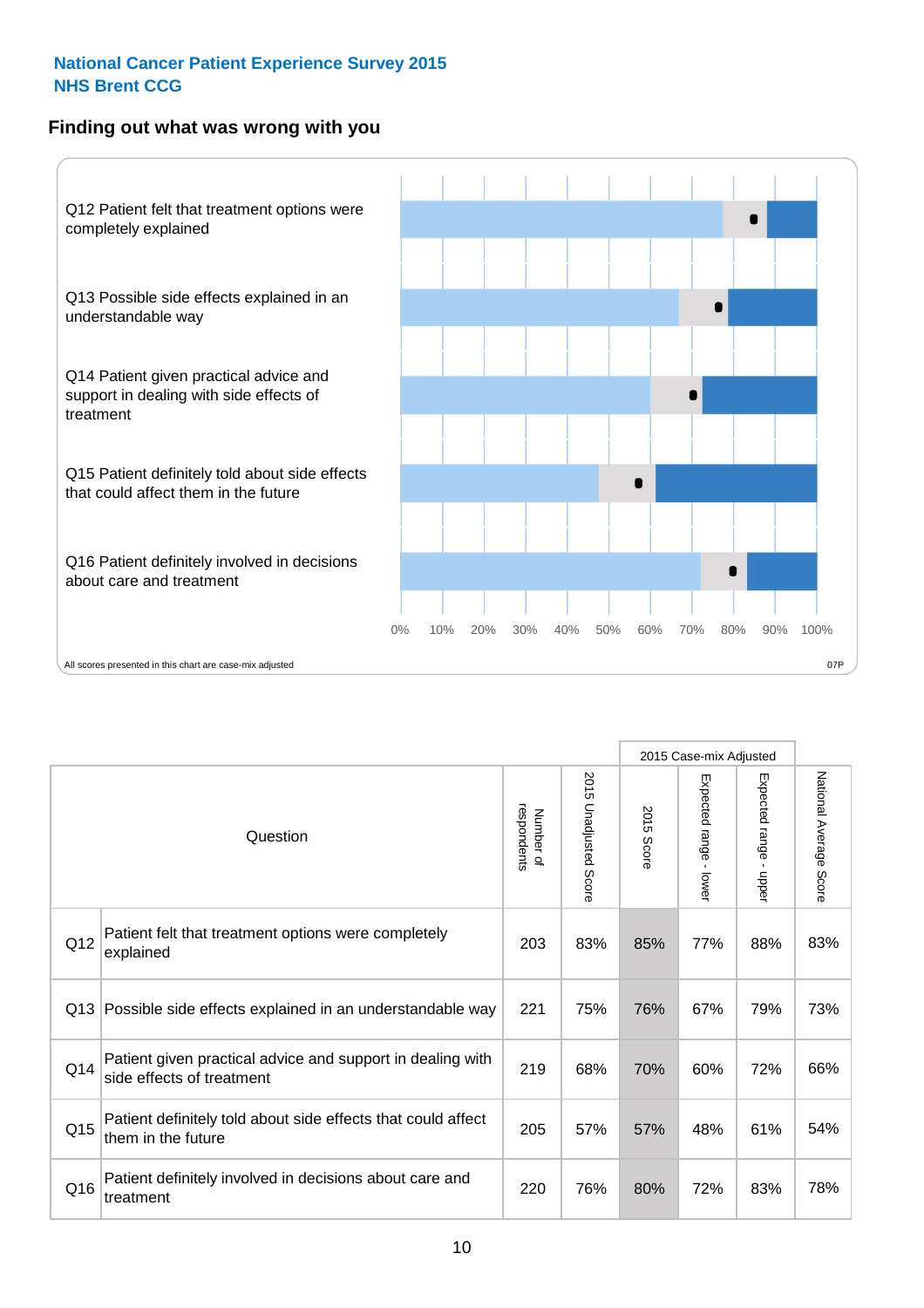### **Clinical Nurse Specialist**



|     |                                                                                     |                          |                       |               | 2015 Case-mix Adjusted  |                         |                        |
|-----|-------------------------------------------------------------------------------------|--------------------------|-----------------------|---------------|-------------------------|-------------------------|------------------------|
|     | Question                                                                            | respondents<br>Number of | 2015 Unadjusted Score | 2015<br>Score | Expected range<br>lower | Expected range<br>nbber | National Average Score |
| Q17 | Patient given the name of the CNS who would support<br>them through their treatment | 216                      | 92%                   | 92%           | 86%                     | 94%                     | 90%                    |
|     | Q18 Patient found it easy to contact their CNS                                      | 181                      | 79%                   | 81%           | 81%                     | 92%                     | 87%                    |
| Q19 | Get understandable answers to important questions all or<br>most of the time        | 174                      | 78%                   | 83%           | 84%                     | 93%                     | 89%                    |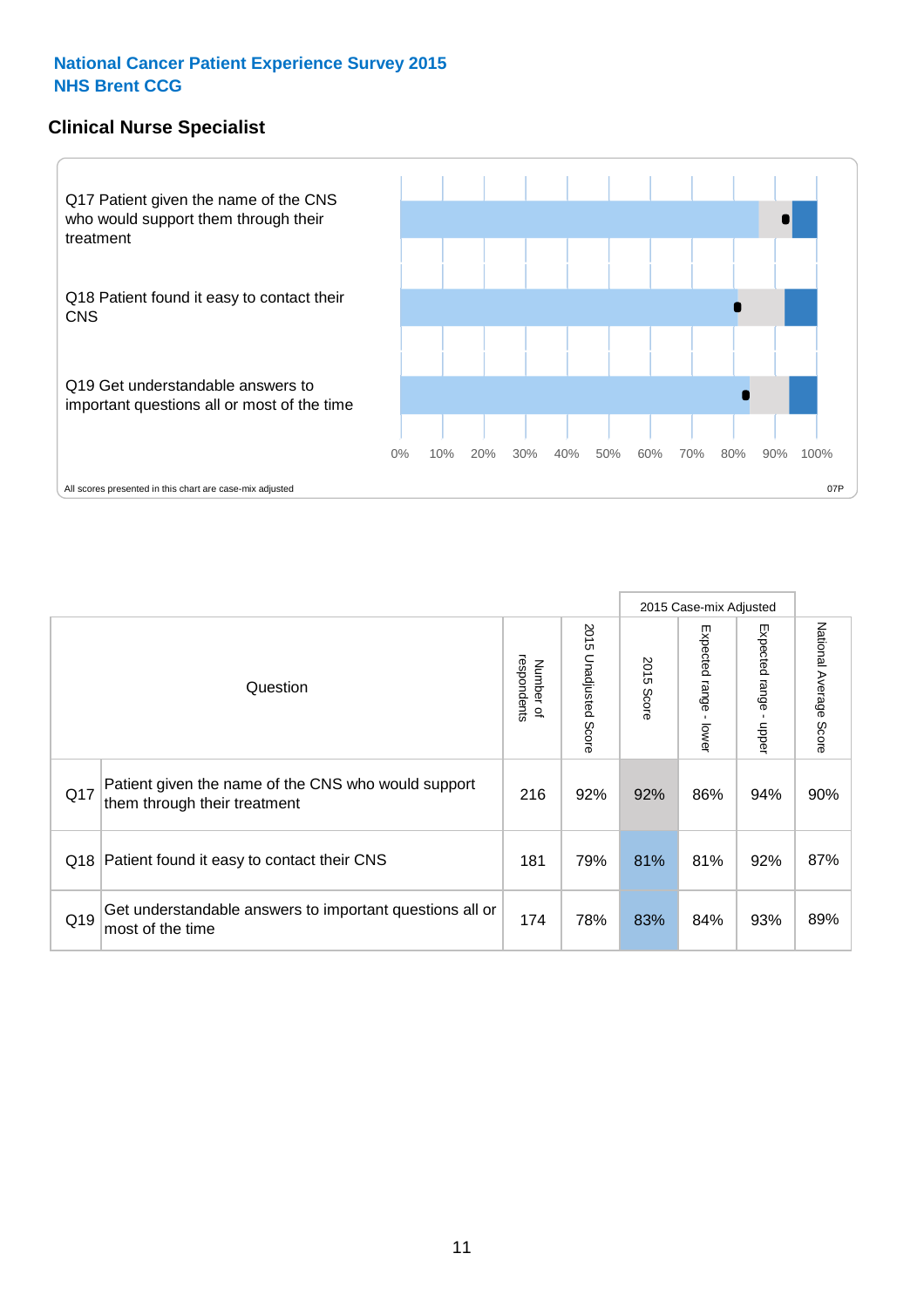### **Support for people with cancer**



|                 |                                                                                            |                          |                                 |               | 2015 Case-mix Adjusted                  |                                           |                        |
|-----------------|--------------------------------------------------------------------------------------------|--------------------------|---------------------------------|---------------|-----------------------------------------|-------------------------------------------|------------------------|
|                 | Question                                                                                   | respondents<br>Number of | 2015<br><b>Unadjusted Score</b> | 2015<br>Score | Expected range<br>$\mathbf{I}$<br>lower | Expected range<br>$\blacksquare$<br>nbber | National Average Score |
| Q <sub>20</sub> | Hospital staff gave information about support groups                                       | 176                      | 84%                             | 86%           | 77%                                     | 89%                                       | 83%                    |
| Q <sub>21</sub> | Hospital staff gave information about impact cancer could<br>have on day to day activities | 169                      | 83%                             | 84%           | 75%                                     | 87%                                       | 81%                    |
| Q <sub>22</sub> | Hospital staff gave information on getting financial help                                  | 148                      | 57%                             | 59%           | 47%                                     | 63%                                       | 55%                    |
| Q <sub>23</sub> | Hospital staff told patient they could get free prescriptions                              | 143                      | 80%                             | 81%           | 74%                                     | 87%                                       | 80%                    |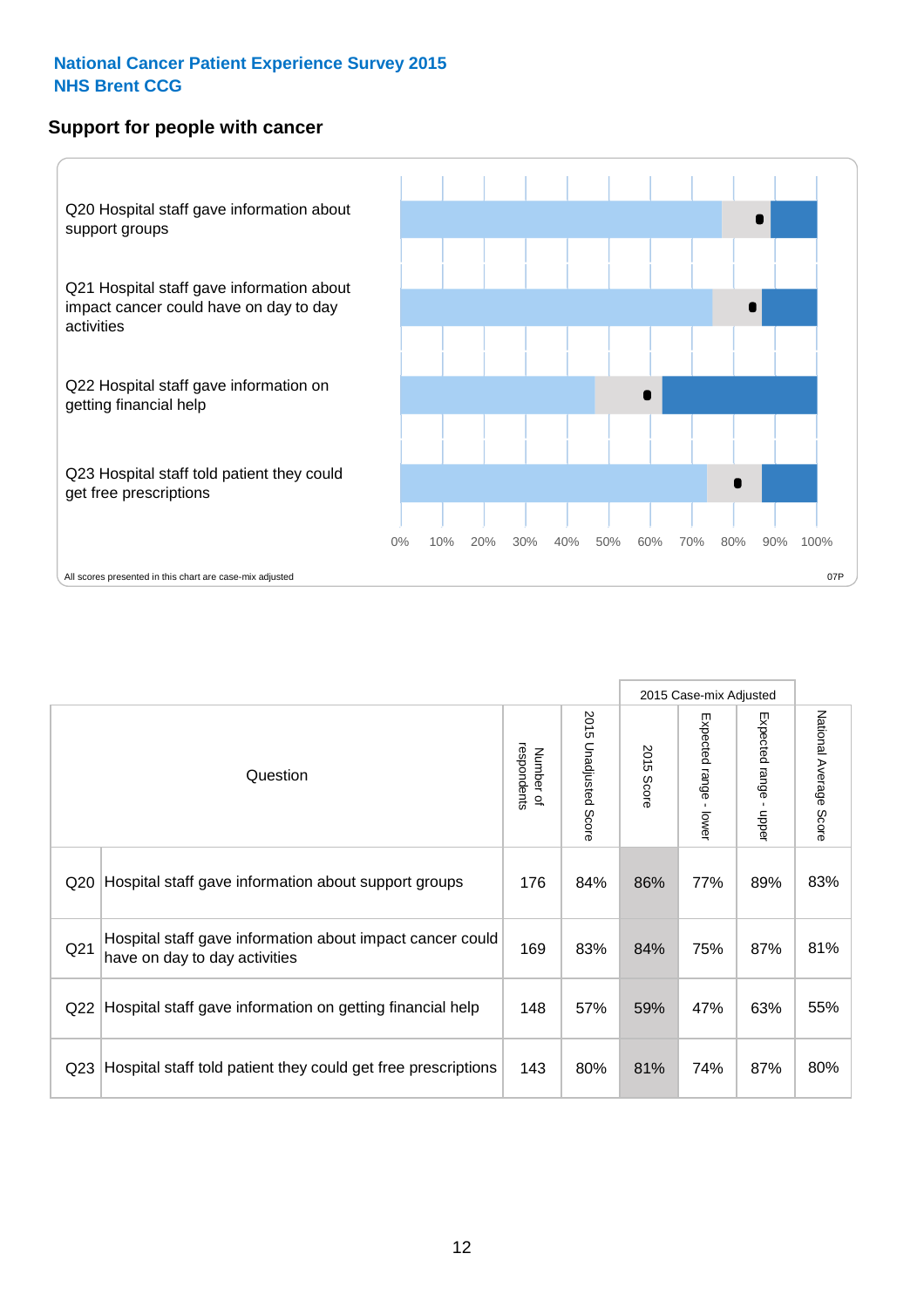# **Operations**



|     |                                                                 |                                         |                             |               | 2015 Case-mix Adjusted     |                           |                           |
|-----|-----------------------------------------------------------------|-----------------------------------------|-----------------------------|---------------|----------------------------|---------------------------|---------------------------|
|     | Question                                                        | respondents<br>Number<br>$\overline{a}$ | 2015<br>Unadjusted<br>Score | 2015<br>Score | Expected<br>range<br>lower | Expected<br>range<br>ddoe | National Average<br>Score |
| Q26 | Staff explained how operation had gone in<br>understandable way | 124                                     | 77%                         | 80%           | 70%                        | 85%                       | 78%                       |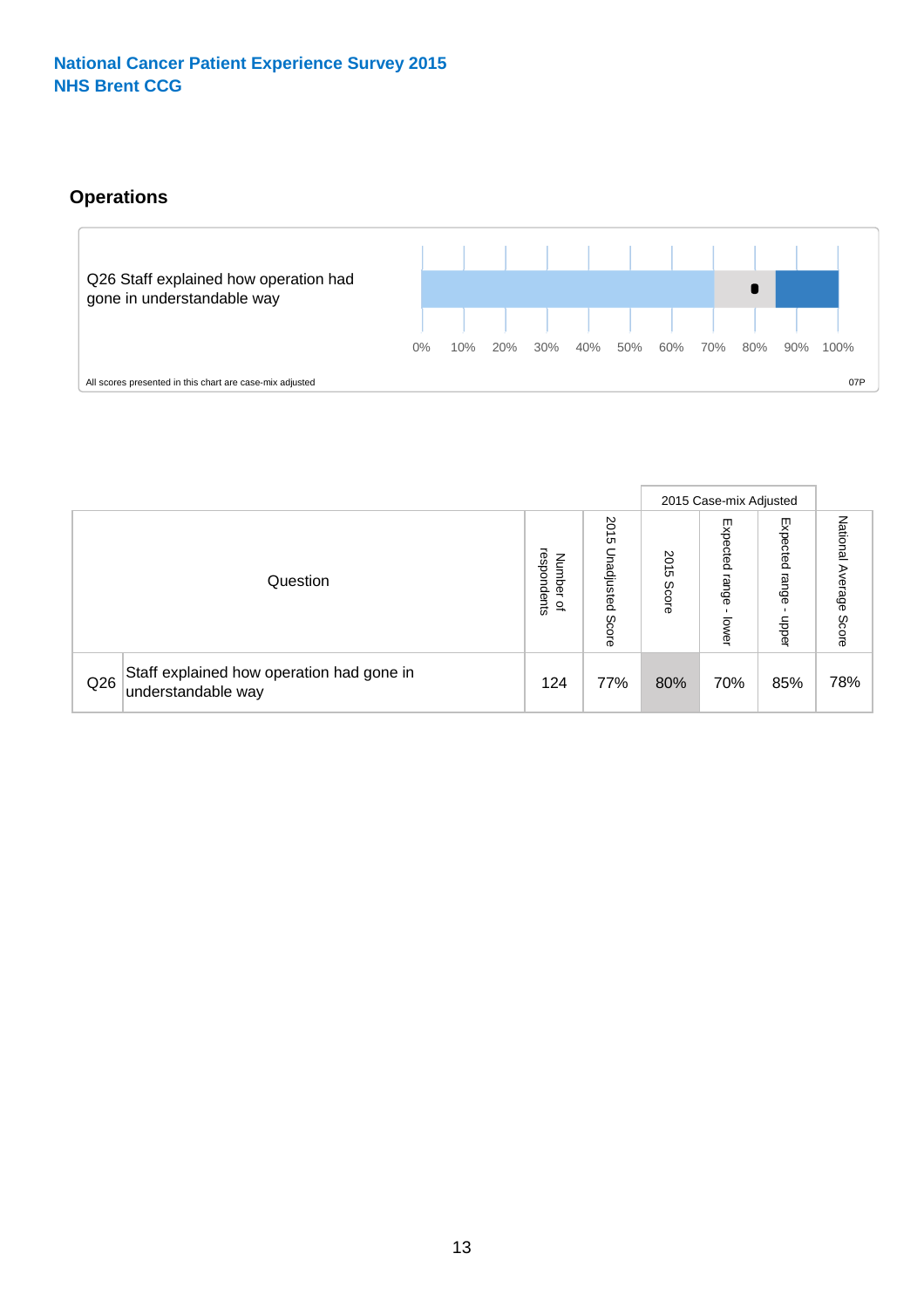# **Hospital care as an inpatient (Part 1 of 3)**



All scores presented in this chart are case-mix adjusted  $07P$ 

|                 |                                                                                           |                          |                       |                      | 2015 Case-mix Adjusted                  |                                           |                        |
|-----------------|-------------------------------------------------------------------------------------------|--------------------------|-----------------------|----------------------|-----------------------------------------|-------------------------------------------|------------------------|
|                 | Question                                                                                  | respondents<br>Number of | 2015 Unadjusted Score | 2015<br><b>Score</b> | Expected range<br>$\mathbf{r}$<br>lower | Expected range<br>$\blacksquare$<br>nbber | National Average Score |
| Q28             | Groups of doctors or nurses did not talk in front of patient<br>as if they were not there | 143                      | 71%                   | 76%                  | 75%                                     | 88%                                       | 81%                    |
| Q29             | Patient had confidence and trust in all doctors treating<br>them                          | 143                      | 81%                   | 83%                  | 78%                                     | 90%                                       | 84%                    |
| Q30             | Patient's family or someone close definitely had<br>opportunity to talk to doctor         | 121                      | 70%                   | 71%                  | 64%                                     | 80%                                       | 72%                    |
| Q <sub>31</sub> | Patient had confidence and trust in all ward nurses                                       | 144                      | 72%                   | 72%                  | 65%                                     | 80%                                       | 72%                    |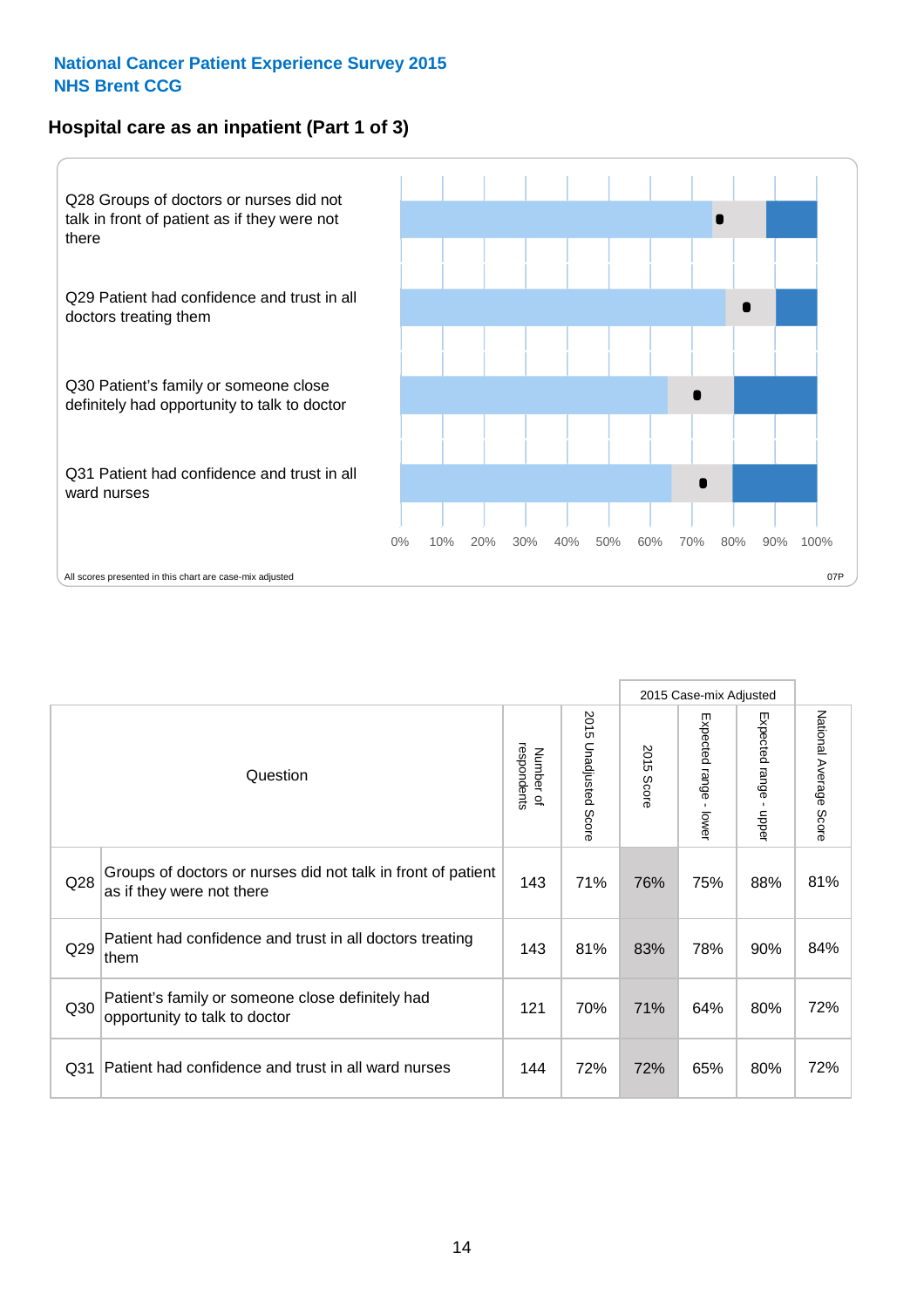### **Hospital care as an inpatient (Part 2 of 3)**



|                 |                                                                         |                          |                       |               | 2015 Case-mix Adjusted |                                           |                        |
|-----------------|-------------------------------------------------------------------------|--------------------------|-----------------------|---------------|------------------------|-------------------------------------------|------------------------|
|                 | Question                                                                | respondents<br>Number of | 2015 Unadjusted Score | 2015<br>Score | Expected range - lower | Expected range<br>$\blacksquare$<br>nbber | National Average Score |
| Q <sub>32</sub> | Always / nearly always enough nurses on duty                            | 143                      | 72%                   | 75%           | 58%                    | 74%                                       | 66%                    |
| Q <sub>33</sub> | All staff asked patient what name they preferred to be<br>called by     | 143                      | 62%                   | 64%           | 56%                    | 77%                                       | 67%                    |
| Q <sub>34</sub> | Always given enough privacy when discussing condition<br>or treatment   | 144                      | 85%                   | 87%           | 79%                    | 91%                                       | 85%                    |
| Q35             | Patient was able to discuss worries or fears with staff<br>during visit | 122                      | 52%                   | 53%           | 43%                    | 61%                                       | 52%                    |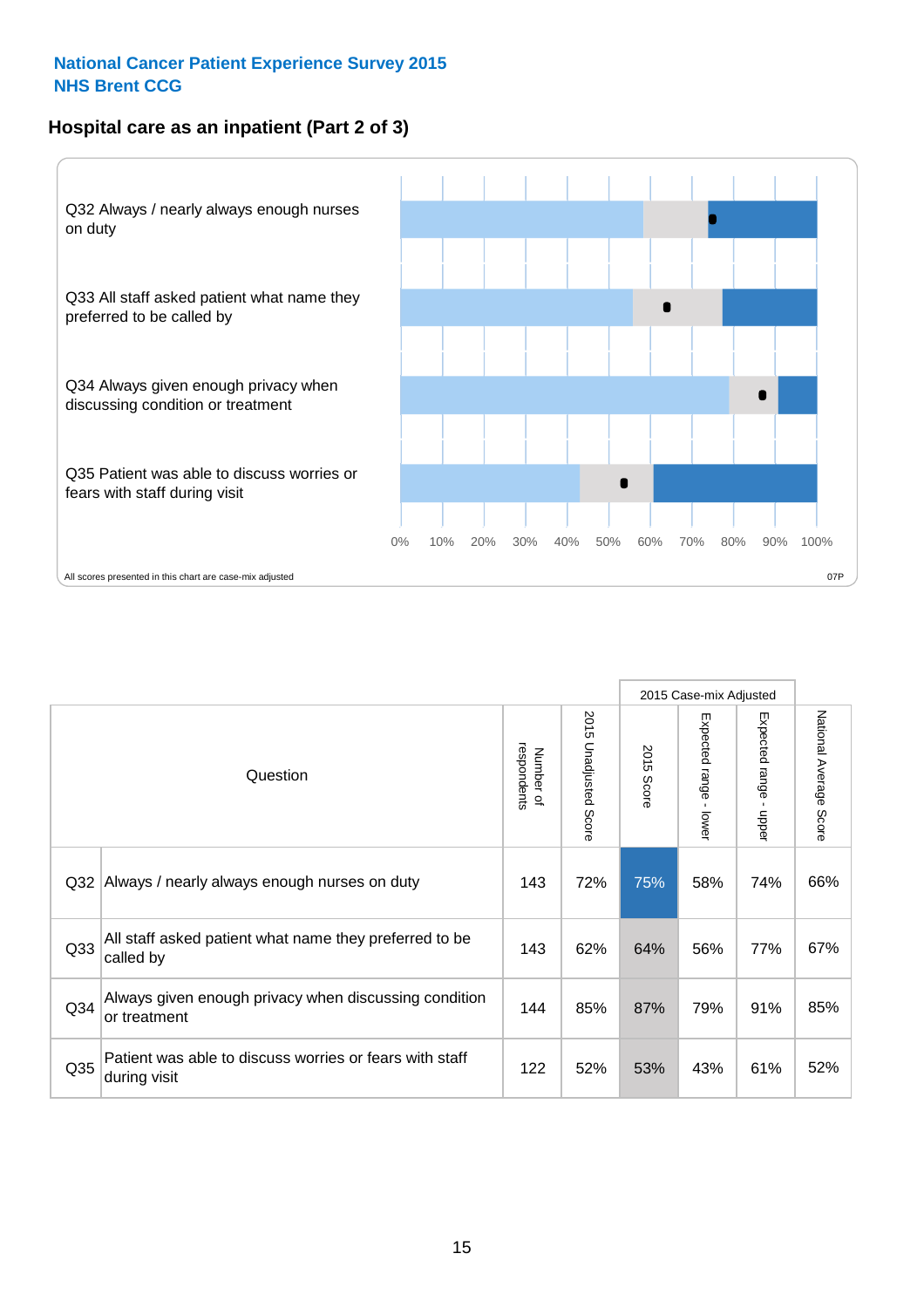### **Hospital care as an inpatient (Part 3 of 3)**



|                 |                                                                                     |                          |                                 |               | 2015 Case-mix Adjusted                    |                           |                        |
|-----------------|-------------------------------------------------------------------------------------|--------------------------|---------------------------------|---------------|-------------------------------------------|---------------------------|------------------------|
|                 | Question                                                                            | Number of<br>respondents | 2015<br><b>Unadjusted Score</b> | 2015<br>Score | Expected range<br>$\blacksquare$<br>lower | Expected range -<br>nbber | National Average Score |
| Q36             | Hospital staff definitely did everything to help control pain                       | 138                      | 86%                             | 89%           | 78%                                       | 90%                       | 84%                    |
| Q <sub>37</sub> | Always treated with respect and dignity by staff                                    | 144                      | 88%                             | 89%           | 82%                                       | 93%                       | 87%                    |
| Q38             | Given clear written information about what should / should<br>not do post discharge | 136                      | 82%                             | 83%           | 78%                                       | 91%                       | 84%                    |
| Q39             | Staff told patient who to contact if worried post discharge                         | 136                      | 95%                             | 96%           | 90%                                       | 98%                       | 94%                    |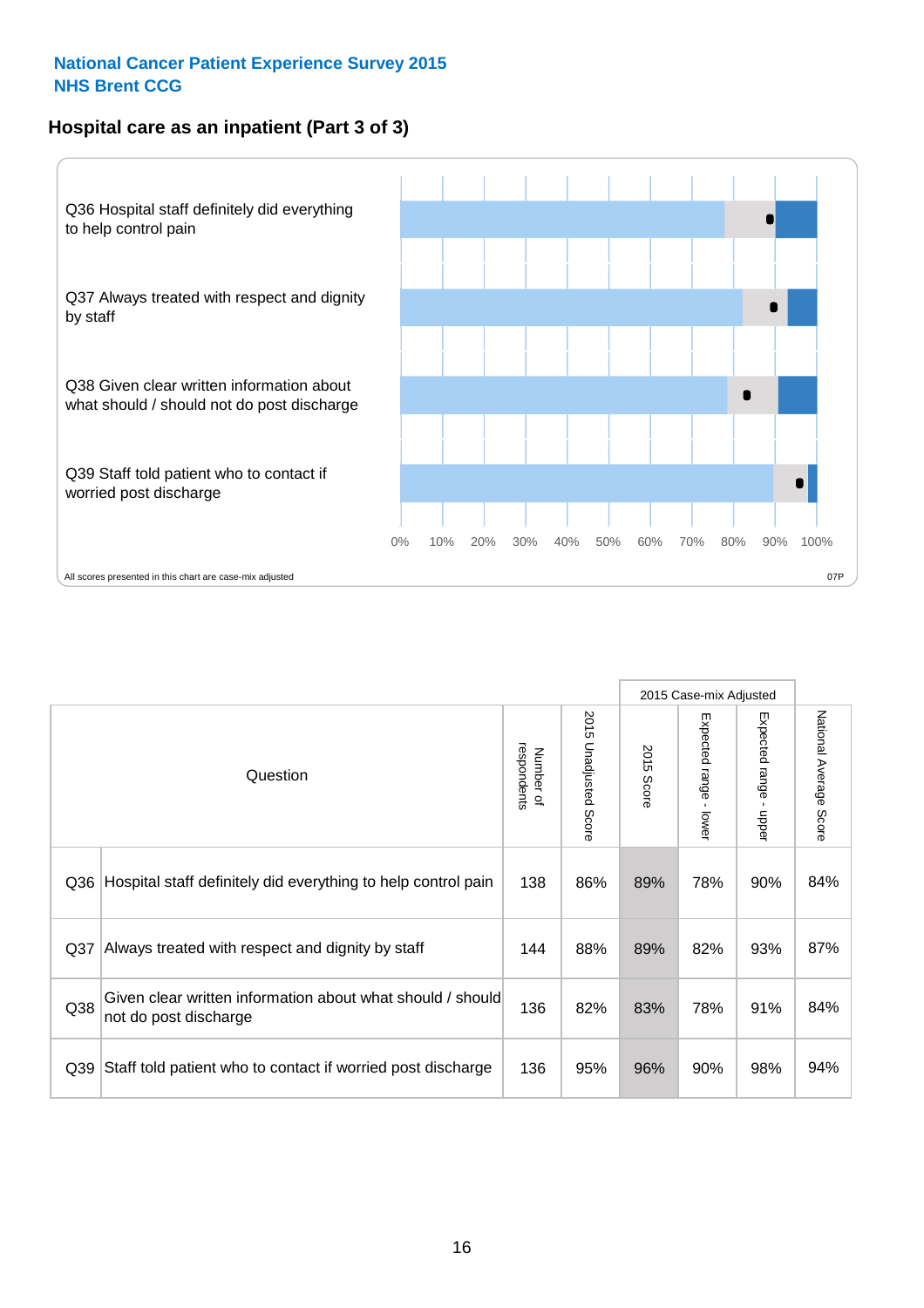### **Hospital care as a day patient / outpatient (Part 1 of 2)**



|     |                                                                                    |                          |                              |               | 2015 Case-mix Adjusted                    |                                           |                        |
|-----|------------------------------------------------------------------------------------|--------------------------|------------------------------|---------------|-------------------------------------------|-------------------------------------------|------------------------|
|     | Question                                                                           | respondents<br>Number of | 201<br>C<br>Unadjusted Score | 2015<br>Score | Expected range<br>$\blacksquare$<br>lower | Expected range<br>$\blacksquare$<br>nbber | National Average Score |
| Q41 | Patient was able to discuss worries or fears with staff<br>during visit            | 173                      | 69%                          | 73%           | 63%                                       | 77%                                       | 70%                    |
| Q42 | Doctor had the right notes and other documentation with<br>them                    | 200                      | 94%                          | 94%           | 93%                                       | 98%                                       | 96%                    |
| Q44 | Beforehand patient had all information needed about<br>radiotherapy treatment      | 64                       | 81%                          | 82%           | 77%                                       | 94%                                       | 86%                    |
| Q45 | Patient given understandable information about whether<br>radiotherapy was working | 57                       | 65%                          | 64%           | 47%                                       | 72%                                       | 60%                    |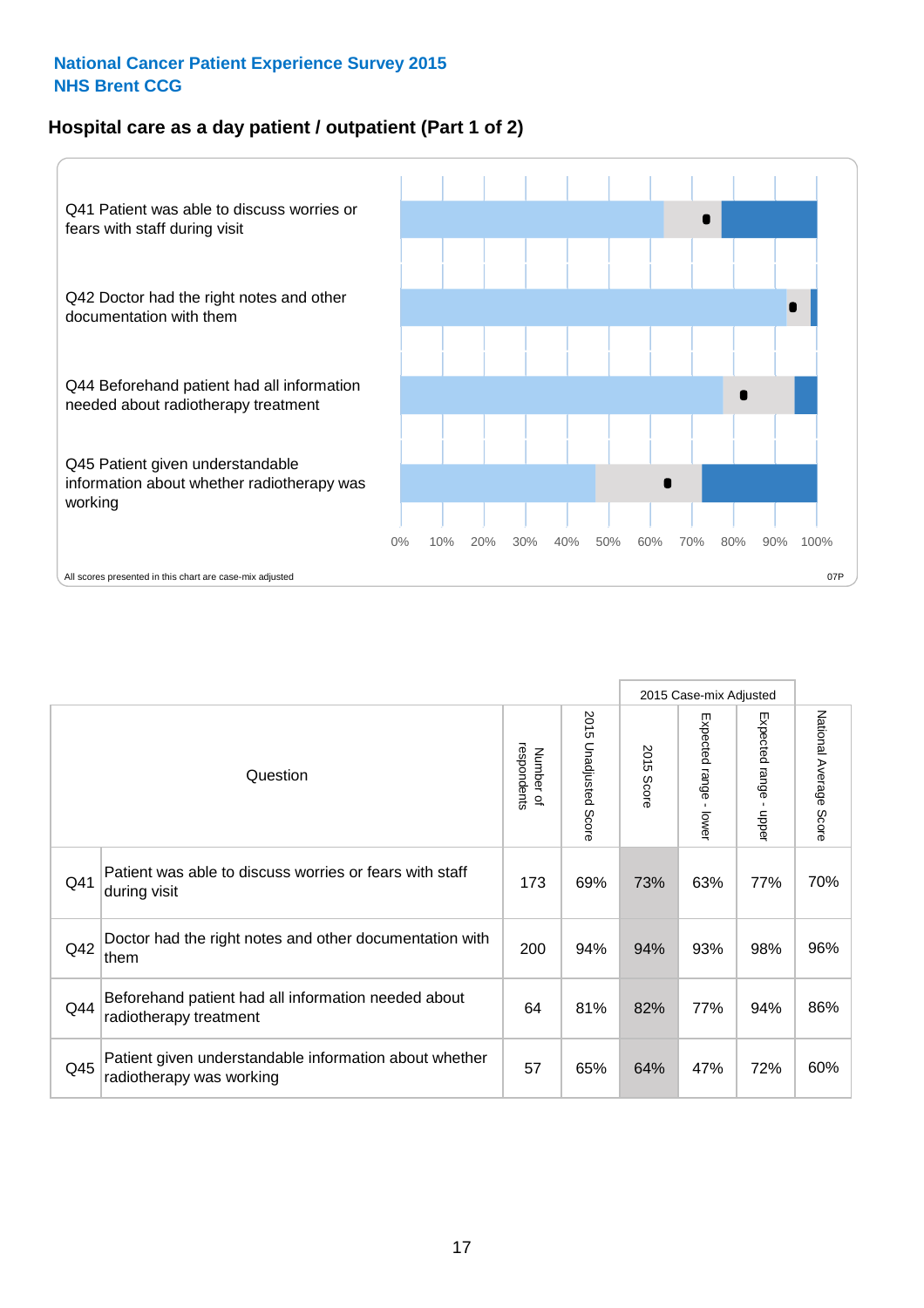### **Hospital care as a day patient / outpatient (Part 2 of 2)**



|     |                                                                                    |                                       |                             |               | 2015 Case-mix Adjusted  |                           |                           |
|-----|------------------------------------------------------------------------------------|---------------------------------------|-----------------------------|---------------|-------------------------|---------------------------|---------------------------|
|     | Question                                                                           | respondents<br>Number<br>$\mathbf{Q}$ | 2015<br>Unadjusted<br>Score | 2015<br>Score | Expected range<br>lower | Expected<br>ange<br>doper | National Average<br>Score |
| Q47 | Beforehand patient had all information needed about<br>chemotherapy treatment      | 117                                   | 85%                         | 86%           | 78%                     | 91%                       | 84%                       |
| Q48 | Patient given understandable information about whether<br>chemotherapy was working | 110                                   | 72%                         | 73%           | 59%                     | 77%                       | 68%                       |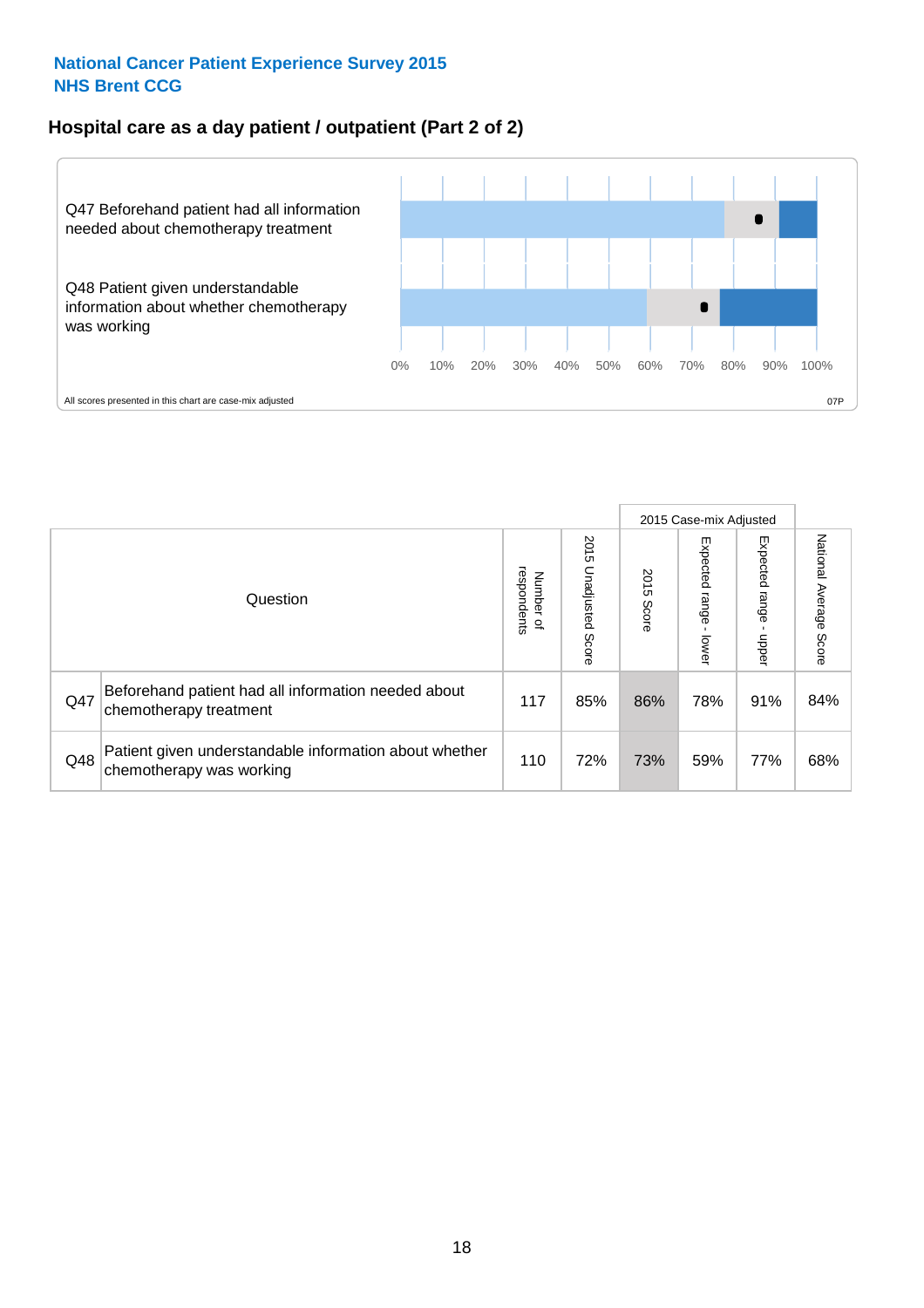#### **Home care and support**



2015 Case-mix Adjusted 2015 Unadjusted Score Expected range - upper National Average Score 2015 Unadjusted Score Expected range - lower National Average Score Expected range - lower Expected range - upper Number of<br>respondents 2015 Score respondents 2015 Score Number of Question Hospital staff gave family or someone close all the  $Q49$  information needed to help with care at home  $Q49$  |  $53\%$  |  $55\%$  |  $50\%$  |  $65\%$  |  $58\%$ Patient definitely given enough support from health or  $\frac{137}{\sqrt{137}}$  and the during treatment  $\frac{137}{\sqrt{137}}$   $\frac{47\%}{\sqrt{137}}$   $\frac{49\%}{\sqrt{137}}$   $\frac{49\%}{\sqrt{137}}$   $\frac{44\%}{\sqrt{137}}$  63%  $\frac{54\%}{\sqrt{137}}$ Patient definitely given enough support from health or  $\frac{1051}{\text{social services after treatment}}$  100 39% 44% 35% 55% 45%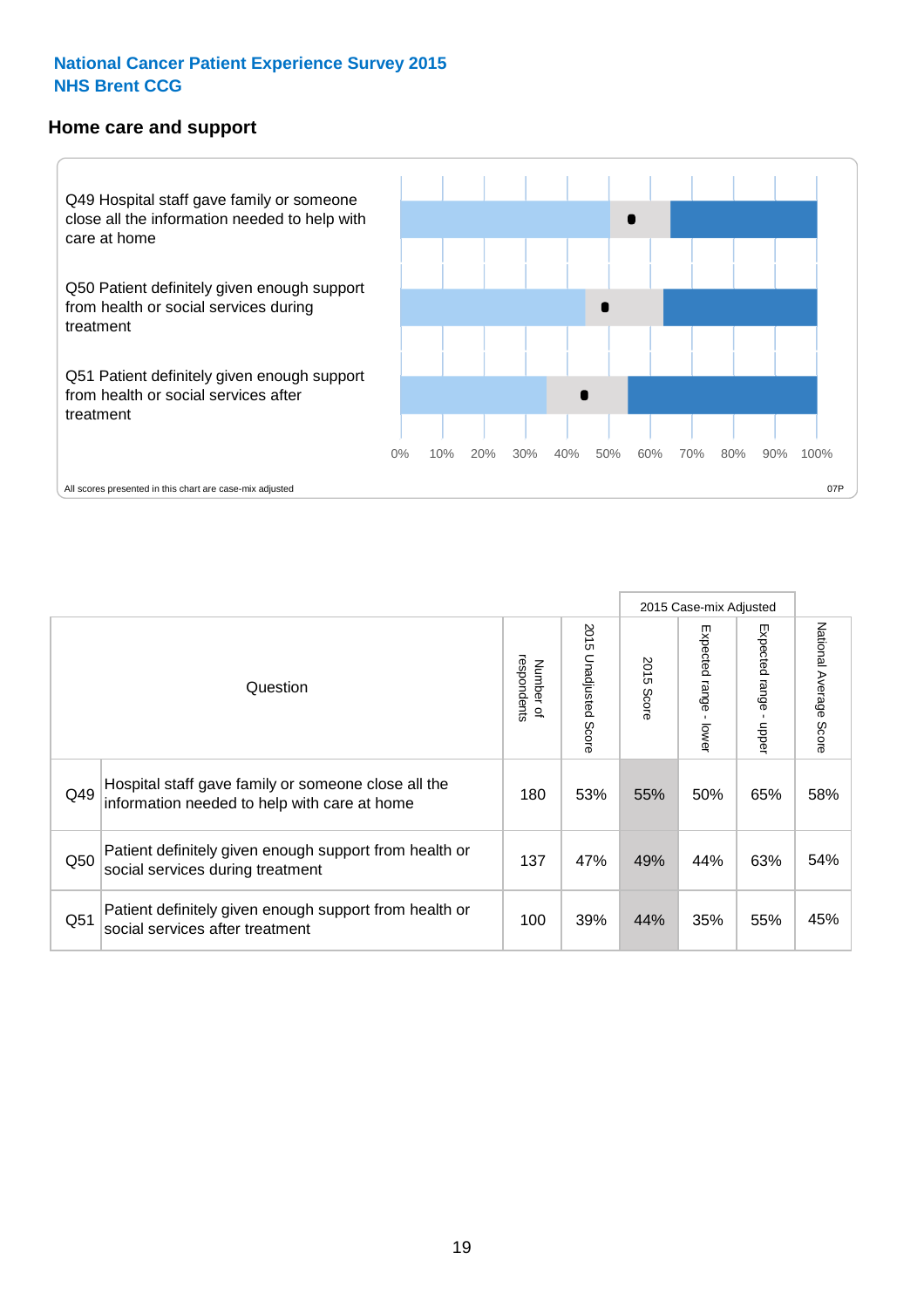## **Care from your general practice**



|     |                                                                           |                                       |                             |               |                                   | 2015 Case-mix Adjusted     |                           |
|-----|---------------------------------------------------------------------------|---------------------------------------|-----------------------------|---------------|-----------------------------------|----------------------------|---------------------------|
|     | Question                                                                  | respondents<br>Number<br>$\mathbf{Q}$ | 2015<br>Unadjusted<br>Score | 2015<br>Score | Expected<br><b>Lange</b><br>lower | Expected<br>range<br>doper | National Average<br>Score |
| Q52 | GP given enough information about patient's condition<br>and treatment    | 197                                   | 94%                         | 96%           | 92%                               | 98%                        | 95%                       |
| Q53 | Practice staff definitely did everything they could to<br>support patient | 179                                   | 58%                         | 60%           | 55%                               | 70%                        | 63%                       |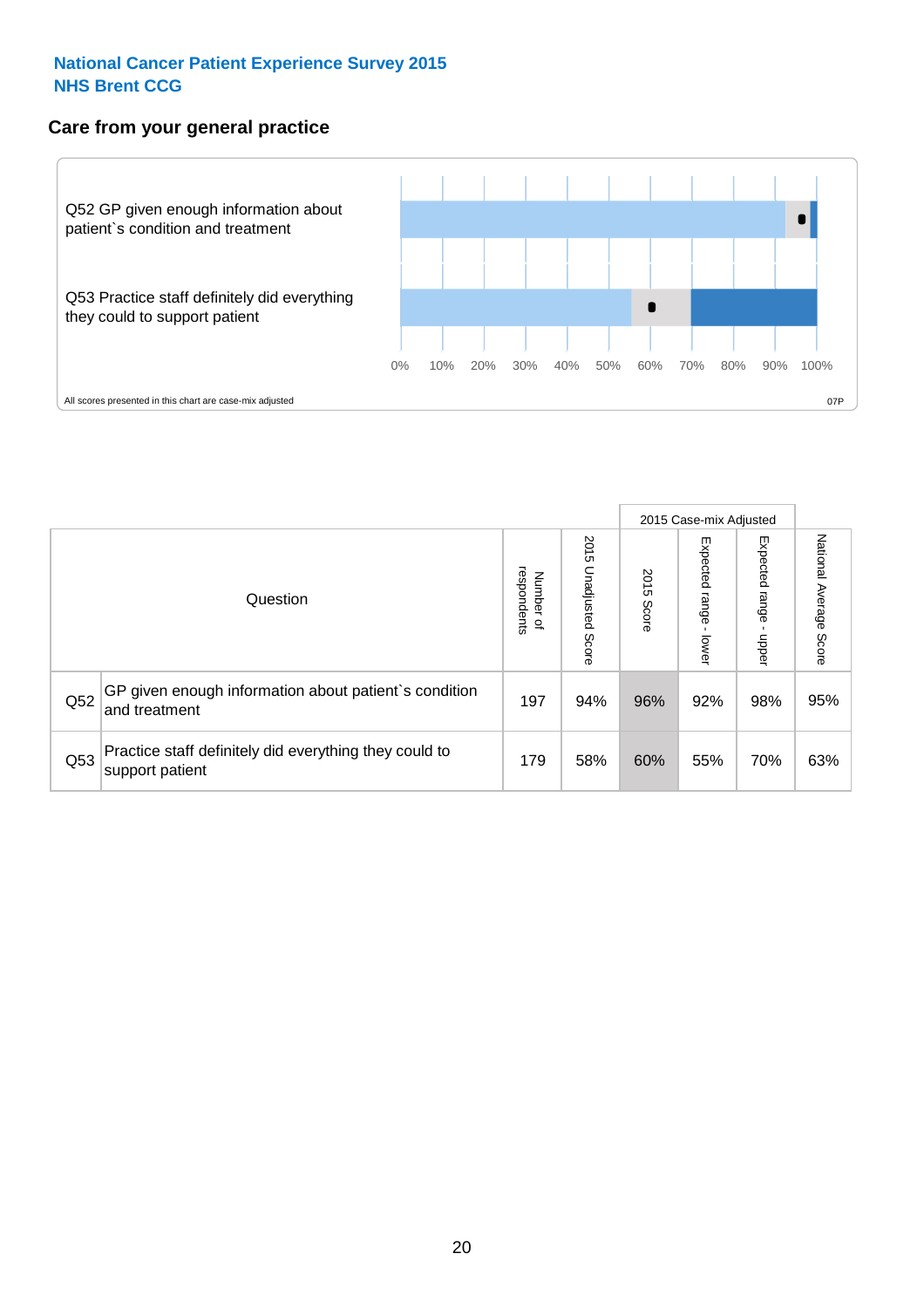# **Your overall NHS care (Part 1 of 2)**



|     |                                                                    |                          |                                 |               | 2015 Case-mix Adjusted                    |                                           |                        |
|-----|--------------------------------------------------------------------|--------------------------|---------------------------------|---------------|-------------------------------------------|-------------------------------------------|------------------------|
|     | Question                                                           | respondents<br>Number of | 2015<br><b>Unadjusted Score</b> | 2015<br>Score | Expected range<br>$\blacksquare$<br>lower | Expected range<br>$\blacksquare$<br>nbber | National Average Score |
| Q54 | Hospital and community staff always worked well together           | 217                      | 54%                             | 58%           | 54%                                       | 68%                                       | 61%                    |
| Q55 | Patient given a care plan                                          | 166                      | 37%                             | 32%           | 26%                                       | 40%                                       | 33%                    |
| Q56 | Overall the administration of the care was very good /<br>good     | 225                      | 81%                             | 81%           | 85%                                       | 93%                                       | 89%                    |
| Q57 | Length of time for attending clinics and appointments was<br>right | 221                      | 64%                             | 65%           | 58%                                       | 74%                                       | 66%                    |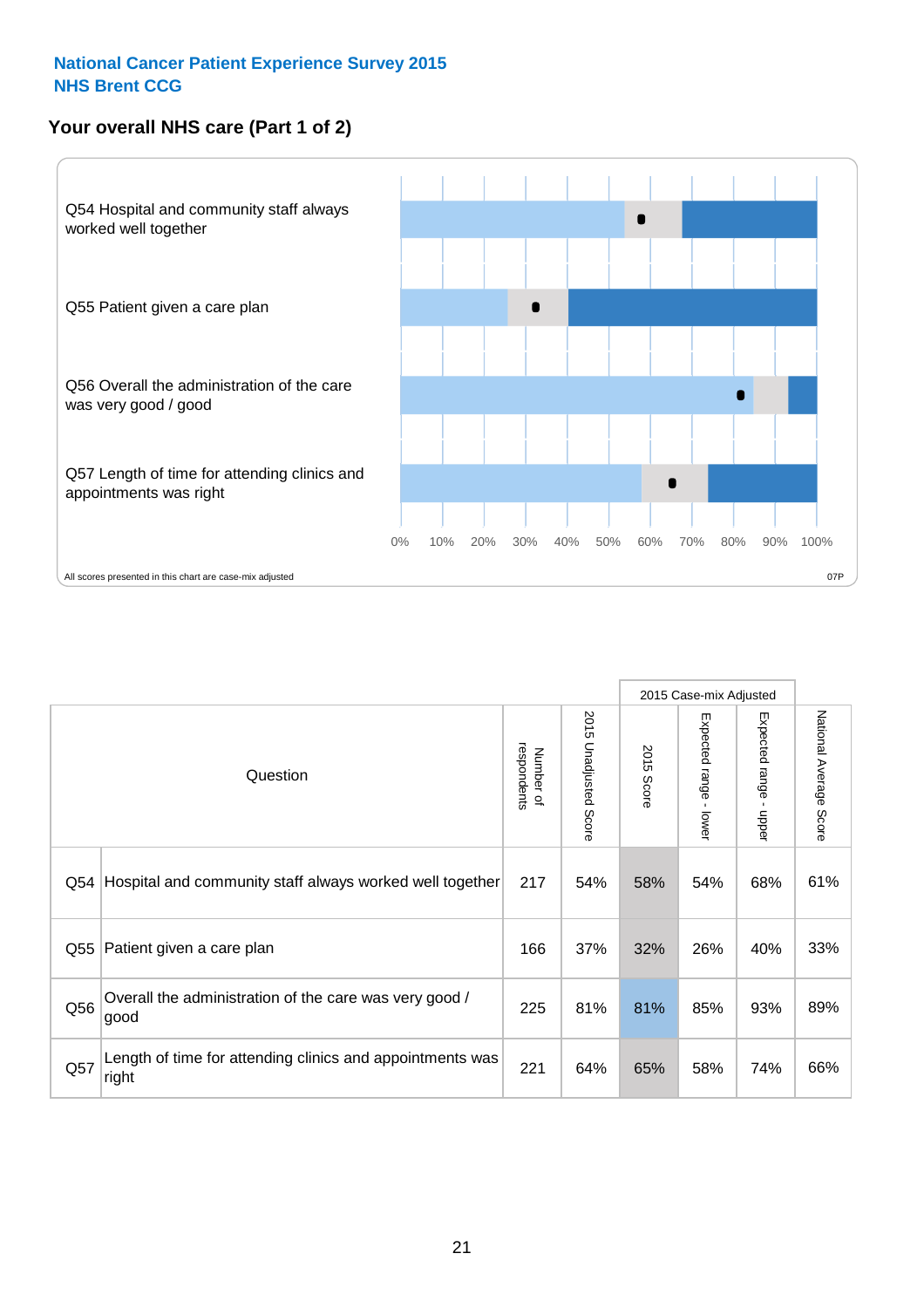# **Your overall NHS care (Part 2 of 2)**



|     |                                                       |                                   |                             |               | 2015 Case-mix Adjusted     |                            |                        |
|-----|-------------------------------------------------------|-----------------------------------|-----------------------------|---------------|----------------------------|----------------------------|------------------------|
|     | Question                                              | respondents<br>Number<br>$\Omega$ | 2015<br>Unadjusted<br>Score | 2015<br>Score | Expected<br>range<br>lower | Expected<br>range<br>nbber | National Average Score |
| Q58 | Taking part in cancer research discussed with patient | 206                               | 31%                         | 31%           | 20%                        | 37%                        | 28%                    |



|     |                                                                        |                                   |                             |               |                                                           | 2015 Case-mix Adjusted                                |                              |
|-----|------------------------------------------------------------------------|-----------------------------------|-----------------------------|---------------|-----------------------------------------------------------|-------------------------------------------------------|------------------------------|
|     | Question                                                               | respondents<br>Number<br>$\Omega$ | 2015<br>Jnadjusted<br>Score | 2015<br>Score | OWer<br>limit<br>range<br>$\overline{\sigma}$<br>expected | Upper<br>limit<br>range<br>$\overline{a}$<br>expected | National<br>Average<br>Score |
| Q59 | Patient's average rating of care scored from very poor to<br>very good | 219                               | 8.4                         | 8.6           | 8.5                                                       | 8.9                                                   | 8.7                          |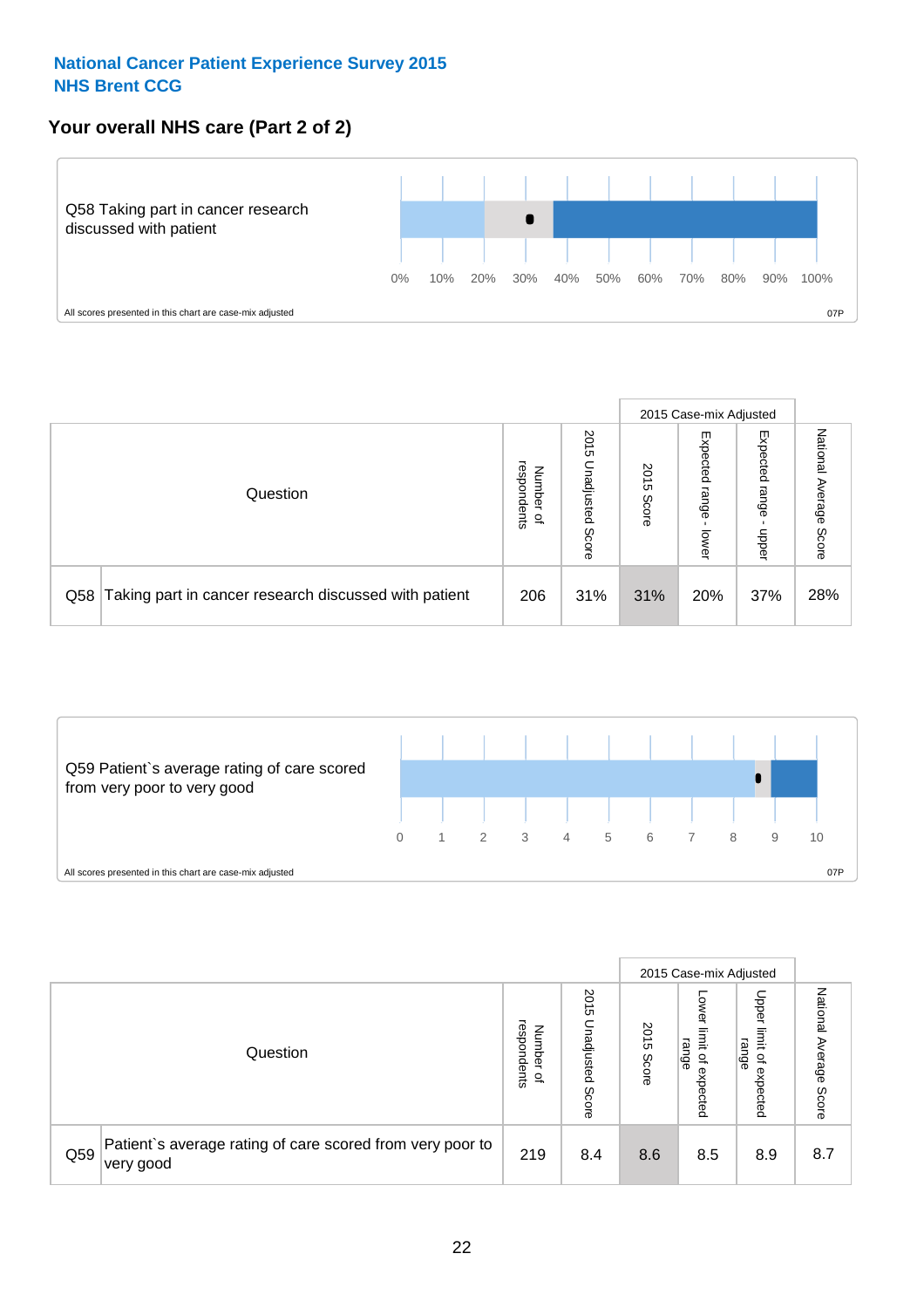# **Comparisons by tumour group for this CCG**

The following tables show the unadjusted CCG and the national percentage scores for each question broken down by tumour group. Where a cell in the table contains an asterisk this indicates that the number of patients in that group was below 21 and too small to display. Where a cell in the table contains "n.a." this indicates that there were no respondents for that tumour group.

# **Seeing your GP**

|                      | Q1. Saw GP once /<br>had to go to hospital | twice before being told | Q2. Patient thought<br>they were seen as<br>soon as necessary |                 |  |
|----------------------|--------------------------------------------|-------------------------|---------------------------------------------------------------|-----------------|--|
| <b>Cancer type</b>   | This CCG <sup>\$</sup>                     | <b>National</b>         | This CCG <sup>\$</sup>                                        | <b>National</b> |  |
| Brain / CNS          | $\star$                                    | 60%                     | $\star$                                                       | 77%             |  |
| <b>Breast</b>        | 90%                                        | 93%                     | 89%                                                           | 88%             |  |
| Colorectal / LGT     | $\star$                                    | 72%                     | 70%                                                           | 80%             |  |
| Gynaecological       | $\star$                                    | 75%                     | $\star$                                                       | 78%             |  |
| Haematological       | 42%                                        | 64%                     | 90%                                                           | 80%             |  |
| <b>Head and Neck</b> | $\star$                                    | 77%                     | $\star$                                                       | 79%             |  |
| Lung                 | $\star$                                    | 69%                     | $\star$                                                       | 83%             |  |
| Prostate             | $\star$                                    | 79%                     | 87%                                                           | 85%             |  |
| Sarcoma              | $\star$                                    | 64%                     | $\star$                                                       | 69%             |  |
| Skin                 | $\star$                                    | 91%                     | $\star$                                                       | 87%             |  |
| <b>Upper Gastro</b>  | $\star$                                    | 70%                     | $\star$                                                       | 78%             |  |
| Urological           | $\star$                                    | 81%                     | 96%                                                           | 84%             |  |
| Other                | $\star$                                    | 70%                     | $\star$                                                       | 78%             |  |
| <b>All Cancers</b>   | 67%                                        | 76%                     | 85%                                                           | 82%             |  |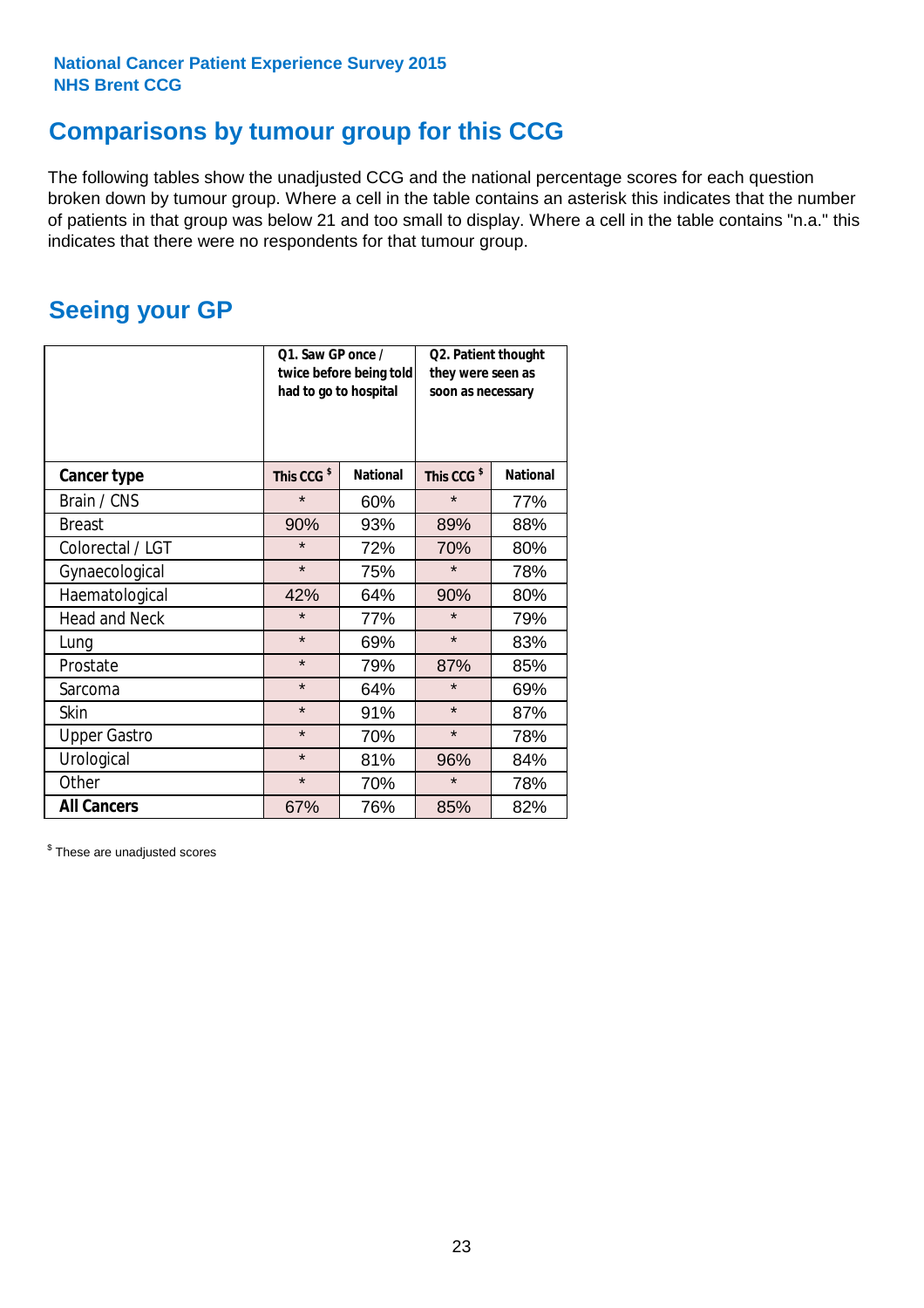# **Diagnostic tests**

|                      | be done was about<br>right | Q6. The length of time<br>waiting for the test to | Q7. Given complete<br>explanation of test<br>results in<br>understandable way |                 |  |
|----------------------|----------------------------|---------------------------------------------------|-------------------------------------------------------------------------------|-----------------|--|
| <b>Cancer type</b>   | This CCG <sup>\$</sup>     | <b>National</b>                                   | This CCG <sup>\$</sup>                                                        | <b>National</b> |  |
| Brain / CNS          | $\star$                    | 87%                                               | $\star$                                                                       | 69%             |  |
| <b>Breast</b>        | 83%                        | 90%                                               | 75%                                                                           | 82%             |  |
| Colorectal / LGT     | 79%                        | 86%                                               | 67%                                                                           | 81%             |  |
| Gynaecological       | $\star$                    | 84%                                               | $\star$                                                                       | 76%             |  |
| Haematological       | 90%                        | 87%                                               | 74%                                                                           | 76%             |  |
| <b>Head and Neck</b> | $\star$                    | 84%                                               | $\star$                                                                       | 77%             |  |
| Lung                 | $\star$                    | 87%                                               | $\star$                                                                       | 78%             |  |
| Prostate             | 86%                        | 85%                                               | 68%                                                                           | 79%             |  |
| Sarcoma              | $\star$                    | 81%                                               | $\star$                                                                       | 77%             |  |
| Skin                 | $\star$                    | 89%                                               | $\star$                                                                       | 85%             |  |
| <b>Upper Gastro</b>  | $\star$                    | 83%                                               | $\star$                                                                       | 77%             |  |
| Urological           | 90%                        | 85%                                               | 76%                                                                           | 78%             |  |
| Other                | $\star$                    | 85%                                               | $\star$                                                                       | 76%             |  |
| <b>All Cancers</b>   | 86%                        | 87%                                               | 71%                                                                           | 79%             |  |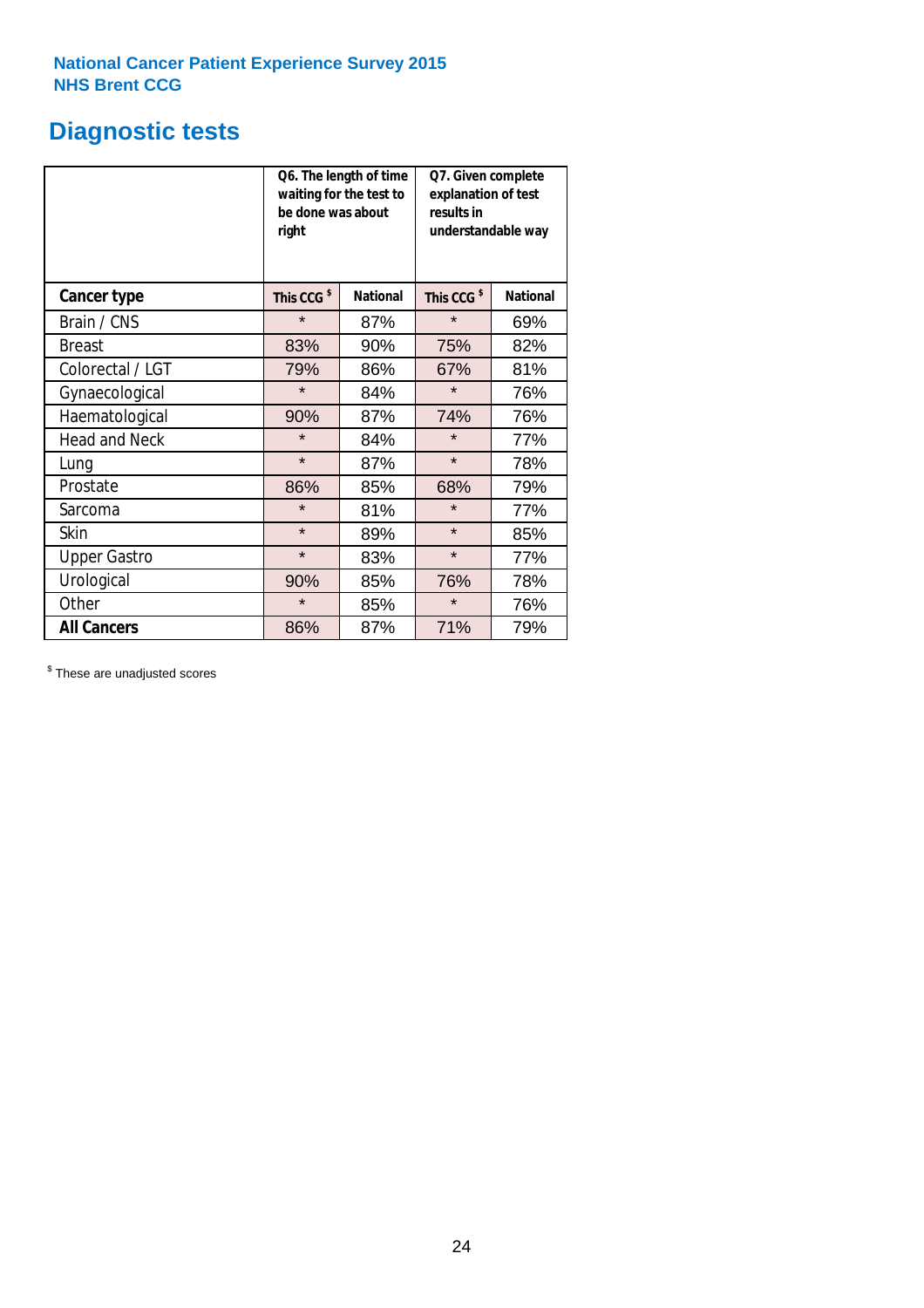# **Finding out what was wrong with you**

|                      | Q8. Patient told they<br>could bring a family<br>member or friend<br>when first told they<br>had cancer |                 | Q9. Patient felt they<br>were told sensitively<br>that they had cancer |                 | Q10. Patient<br>completely understood<br>the explanation of<br>what was wrong |                 | Q11. Patient given<br>easy to understand<br>written information<br>about the type of<br>cancer they had |                 |
|----------------------|---------------------------------------------------------------------------------------------------------|-----------------|------------------------------------------------------------------------|-----------------|-------------------------------------------------------------------------------|-----------------|---------------------------------------------------------------------------------------------------------|-----------------|
| <b>Cancer type</b>   | This CCG <sup>\$</sup>                                                                                  | <b>National</b> | This CCG <sup>\$</sup>                                                 | <b>National</b> | This CCG <sup>\$</sup>                                                        | <b>National</b> | This CCG <sup>\$</sup>                                                                                  | <b>National</b> |
| Brain / CNS          | $\star$                                                                                                 | 85%             | $\star$                                                                | 79%             | $\star$                                                                       | 60%             | $\star$                                                                                                 | 62%             |
| <b>Breast</b>        | 79%                                                                                                     | 83%             | 84%                                                                    | 88%             | 71%                                                                           | 78%             | 67%                                                                                                     | 76%             |
| Colorectal / LGT     | 85%                                                                                                     | 83%             | 90%                                                                    | 85%             | 76%                                                                           | 79%             | 71%                                                                                                     | 71%             |
| Gynaecological       | $\star$                                                                                                 | 75%             | $\star$                                                                | 83%             | $\star$                                                                       | 73%             | $\star$                                                                                                 | 69%             |
| Haematological       | 84%                                                                                                     | 75%             | 89%                                                                    | 83%             | 63%                                                                           | 60%             | 73%                                                                                                     | 74%             |
| <b>Head and Neck</b> | $\star$                                                                                                 | 73%             | $\star$                                                                | 85%             | $\star$                                                                       | 75%             | $\star$                                                                                                 | 61%             |
| Lung                 | $\star$                                                                                                 | 80%             | $\star$                                                                | 83%             | $\star$                                                                       | 75%             | $\star$                                                                                                 | 66%             |
| Prostate             | $\star$                                                                                                 | 80%             | 100%                                                                   | 84%             | 74%                                                                           | 78%             | 79%                                                                                                     | 80%             |
| Sarcoma              | $\star$                                                                                                 | 77%             | $\star$                                                                | 82%             | $\star$                                                                       | 63%             | $\star$                                                                                                 | 61%             |
| Skin                 | $\star$                                                                                                 | 71%             | $\star$                                                                | 90%             | $\star$                                                                       | 83%             | n.a.                                                                                                    | 84%             |
| <b>Upper Gastro</b>  | $\star$                                                                                                 | 79%             | $\star$                                                                | 79%             | $\star$                                                                       | 72%             | $\star$                                                                                                 | 64%             |
| Urological           | $\star$                                                                                                 | 74%             | 79%                                                                    | 82%             | 74%                                                                           | 76%             | $\star$                                                                                                 | 71%             |
| Other                | $\star$                                                                                                 | 77%             | $\star$                                                                | 82%             | $\star$                                                                       | 72%             | $\star$                                                                                                 | 61%             |
| <b>All Cancers</b>   | 82%                                                                                                     | 79%             | 87%                                                                    | 84%             | 71%                                                                           | 73%             | 66%                                                                                                     | 72%             |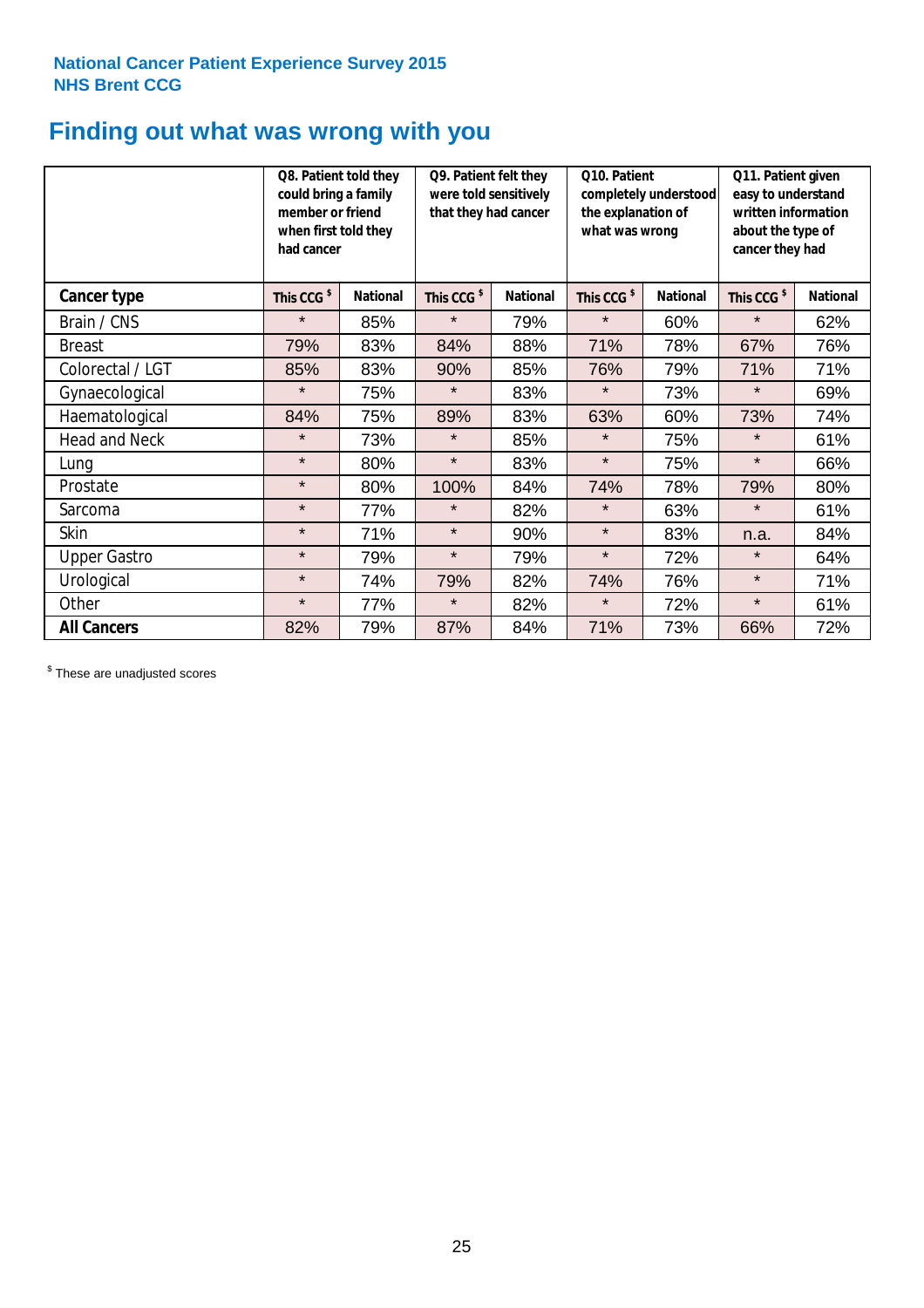# **Deciding the best treatment for you**

|                      | treatment options<br>were completely<br>explained | Q12. Patient felt that | Q13. Possible side<br>understandable way | effects explained in an | Q14. Patient given<br>practical advice and<br>support in dealing with<br>side effects of<br>treatment |                 |  |
|----------------------|---------------------------------------------------|------------------------|------------------------------------------|-------------------------|-------------------------------------------------------------------------------------------------------|-----------------|--|
| <b>Cancer type</b>   | This CCG <sup>\$</sup>                            | <b>National</b>        | This CCG <sup>\$</sup>                   | <b>National</b>         | This CCG <sup>\$</sup>                                                                                | <b>National</b> |  |
| Brain / CNS          | $\star$                                           | 80%                    | $\star$                                  | 71%                     | $\star$                                                                                               | 62%             |  |
| <b>Breast</b>        | 77%                                               | 84%                    | 73%                                      | 76%                     | 72%                                                                                                   | 69%             |  |
| Colorectal / LGT     | 93%                                               | 85%                    | 77%                                      | 75%                     | 75%                                                                                                   | 68%             |  |
| Gynaecological       | $\star$                                           | 84%                    | $\star$                                  | 76%                     | $\star$                                                                                               | 68%             |  |
| Haematological       | 79%                                               | 81%                    | 72%                                      | 69%                     | 71%                                                                                                   | 65%             |  |
| <b>Head and Neck</b> | $\star$                                           | 85%                    | $\star$                                  | 72%                     | $\star$                                                                                               | 67%             |  |
| Lung                 | $\star$                                           | 84%                    | $\star$                                  | 74%                     | $\star$                                                                                               | 69%             |  |
| Prostate             | 86%                                               | 80%                    | 86%                                      | 71%                     | 76%                                                                                                   | 61%             |  |
| Sarcoma              | $\star$                                           | 82%                    | $\star$                                  | 75%                     | $\star$                                                                                               | 66%             |  |
| Skin                 | $\star$                                           | 88%                    | $\star$                                  | 75%                     | $\star$                                                                                               | 74%             |  |
| <b>Upper Gastro</b>  | $\star$                                           | 83%                    | $\star$                                  | 72%                     | $\star$                                                                                               | 66%             |  |
| Urological           | $\star$                                           | 80%                    | 76%                                      | 69%                     | 67%                                                                                                   | 61%             |  |
| Other                | $\star$                                           | 80%                    | $\star$                                  | 72%                     | $\star$                                                                                               | 64%             |  |
| <b>All Cancers</b>   | 83%                                               | 83%                    | 75%                                      | 73%                     | 68%                                                                                                   | 66%             |  |

|                      | in the future          | Q15. Patient definitely<br>told about side effects<br>that could affect them | Q16. Patient definitely<br>involved in decisions<br>about care and<br>treatment |                 |  |
|----------------------|------------------------|------------------------------------------------------------------------------|---------------------------------------------------------------------------------|-----------------|--|
| <b>Cancer type</b>   | This CCG <sup>\$</sup> | <b>National</b>                                                              | This CCG <sup>\$</sup>                                                          | <b>National</b> |  |
| Brain / CNS          | $\star$                | 56%                                                                          | $\star$                                                                         | 74%             |  |
| <b>Breast</b>        | 63%                    | 55%                                                                          | 78%                                                                             | 79%             |  |
| Colorectal / LGT     | 56%                    | 56%                                                                          | 79%                                                                             | 79%             |  |
| Gynaecological       | $\star$                | 54%                                                                          | $\star$                                                                         | 76%             |  |
| Haematological       | 45%                    | 50%                                                                          |                                                                                 | 77%             |  |
| <b>Head and Neck</b> | $\star$                | 58%                                                                          | $\star$                                                                         | 76%             |  |
| Lung                 | $\star$                | 54%                                                                          | $\star$                                                                         | 78%             |  |
| Prostate             | $\star$                | 63%                                                                          | 95%                                                                             | 79%             |  |
| Sarcoma              | $\star$                | 54%                                                                          | $\star$                                                                         | 77%             |  |
| Skin                 | $\star$                | 66%                                                                          | $\star$                                                                         | 86%             |  |
| <b>Upper Gastro</b>  | $\star$                | 53%                                                                          | $\star$                                                                         | 77%             |  |
| Urological           | $\star$                | 52%                                                                          | 79%                                                                             | 75%             |  |
| Other                | $\star$                | 51%                                                                          | $\star$                                                                         | 75%             |  |
| <b>All Cancers</b>   | 57%                    | 54%                                                                          | 76%                                                                             | 78%             |  |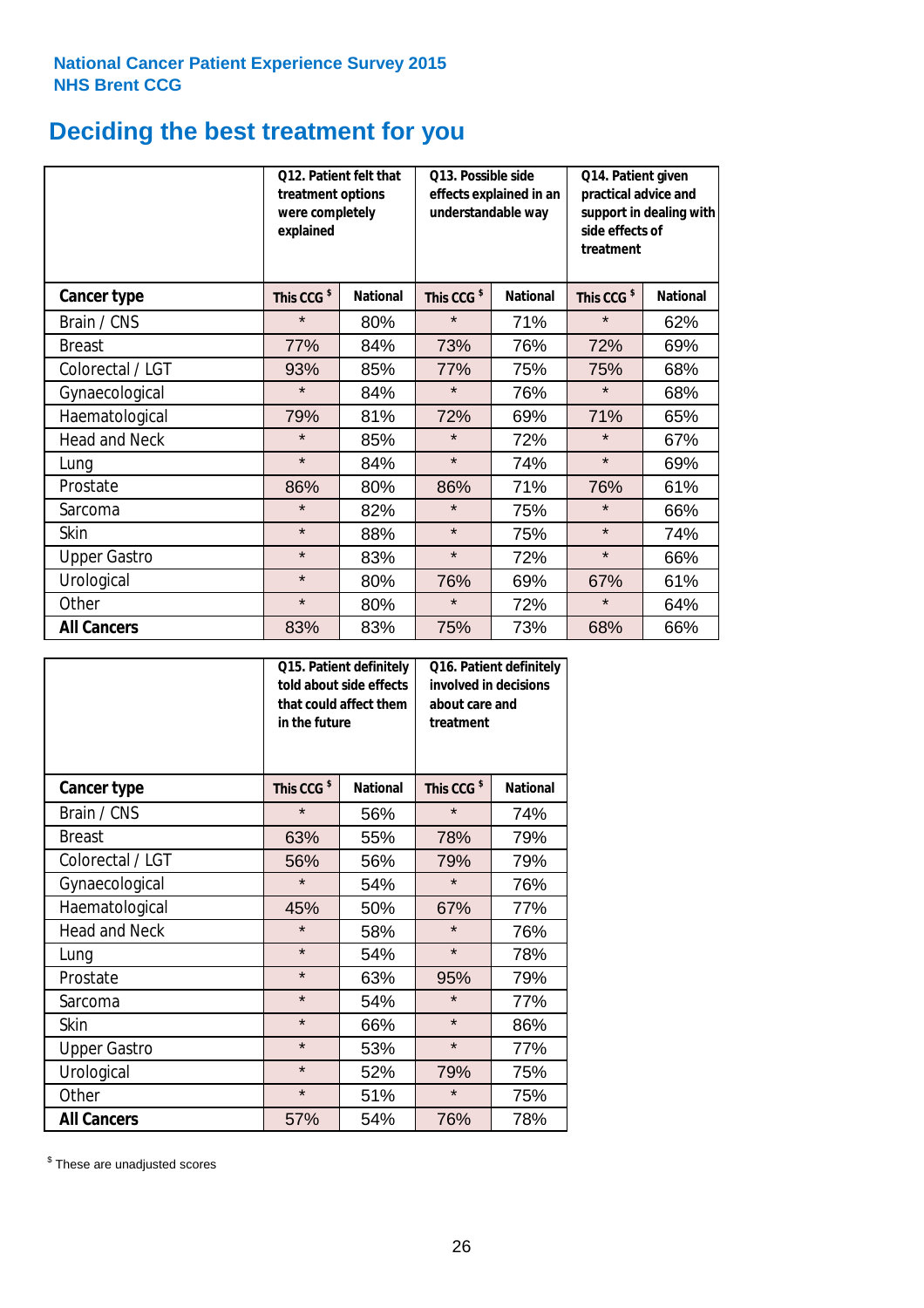# **Clinical Nurse Specialist**

|                      | would support them<br>through their<br>treatment | Q17. Patient given the<br>name of the CNS who | Q18. Patient found it<br>easy to contact their<br><b>CNS</b> |                 | <b>Q19. Get</b><br>understandable<br>answers to important<br>questions all or most<br>of the time |                 |  |
|----------------------|--------------------------------------------------|-----------------------------------------------|--------------------------------------------------------------|-----------------|---------------------------------------------------------------------------------------------------|-----------------|--|
| <b>Cancer type</b>   | This CCG <sup>\$</sup>                           | <b>National</b>                               | This CCG <sup>\$</sup>                                       | <b>National</b> | This CCG <sup>\$</sup>                                                                            | <b>National</b> |  |
| Brain / CNS          | $\star$                                          | 95%                                           | $\star$                                                      | 84%             | $\star$                                                                                           | 85%             |  |
| <b>Breast</b>        | 94%                                              | 94%                                           | 77%                                                          | 85%             | 73%                                                                                               | 88%             |  |
| Colorectal / LGT     | 100%                                             | 91%                                           | 85%                                                          | 88%             | 77%                                                                                               | 90%             |  |
| Gynaecological       | $\star$                                          | 93%                                           | $\star$                                                      | 86%             | $\star$                                                                                           | 87%             |  |
| Haematological       | 94%                                              | 89%                                           | 82%                                                          | 89%             | 91%                                                                                               | 90%             |  |
| <b>Head and Neck</b> | $\star$                                          | 88%                                           | $\star$                                                      | 86%             | n.a.                                                                                              | 88%             |  |
| Lung                 | $\star$                                          | 93%                                           | $\star$                                                      | 89%             | $\star$                                                                                           | 89%             |  |
| Prostate             | $\star$                                          | 89%                                           | $\star$                                                      | 83%             | $\star$                                                                                           | 88%             |  |
| Sarcoma              | $\star$                                          | 87%                                           | $\star$                                                      | 86%             | $\star$                                                                                           | 88%             |  |
| Skin                 | $\star$                                          | 88%                                           | n.a.                                                         | 90%             | n.a.                                                                                              | 92%             |  |
| <b>Upper Gastro</b>  | $\star$                                          | 92%                                           | $\star$                                                      | 87%             | $\star$                                                                                           | 88%             |  |
| Urological           | 91%                                              | 80%                                           | $\star$                                                      | 85%             | $\star$                                                                                           | 88%             |  |
| Other                | $\star$                                          | 86%                                           | $\star$                                                      | 86%             | $\star$                                                                                           | 87%             |  |
| <b>All Cancers</b>   | 92%                                              | 90%                                           | 79%                                                          | 87%             | 78%                                                                                               | 88%             |  |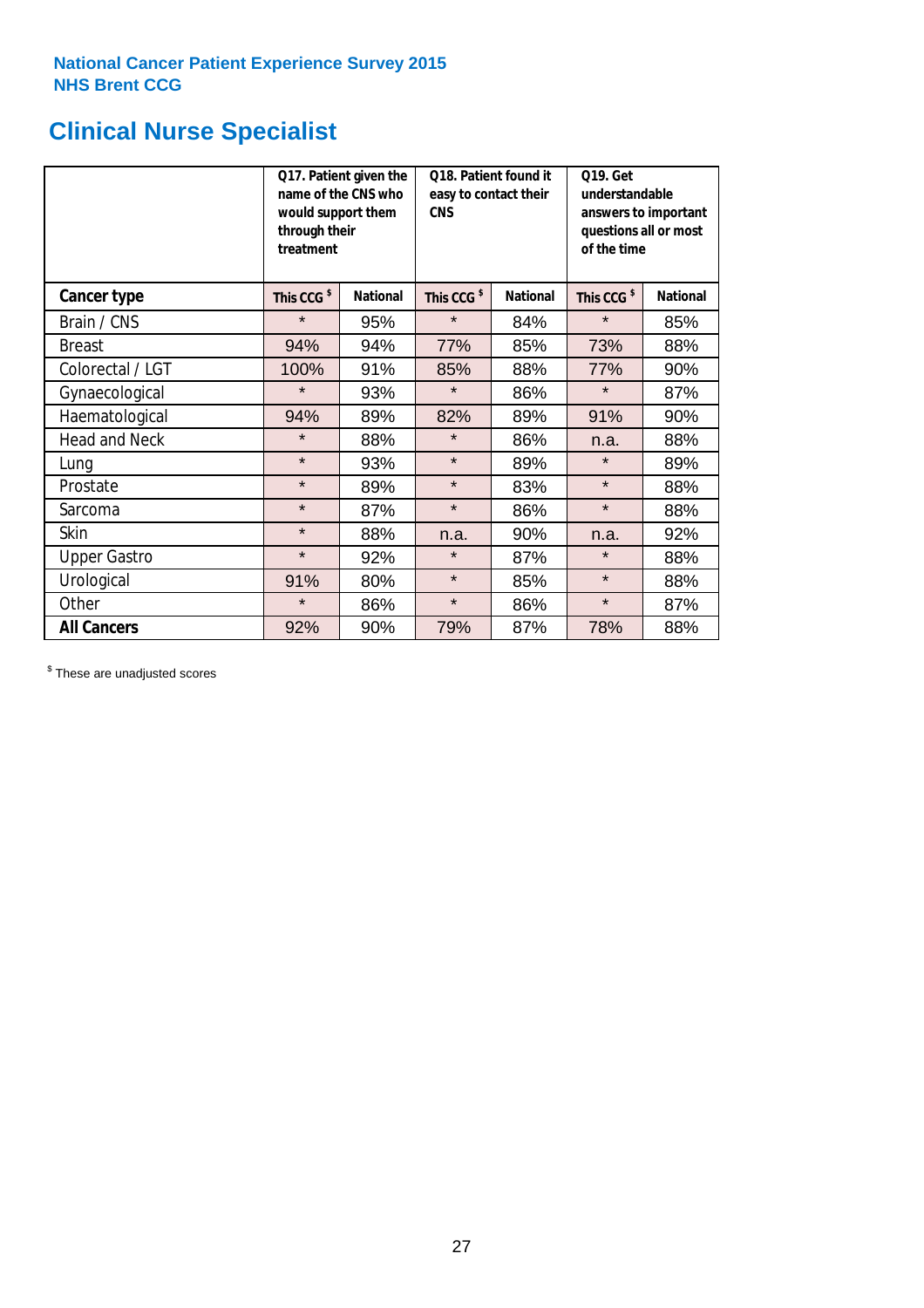# **Support for people with cancer**

|                      | Q20. Hospital staff<br>gave information | about support groups | Q21. Hospital staff<br>gave information<br>about impact cancer<br>could have on day to<br>day activities |                 | Q22. Hospital staff<br>gave information on<br>getting financial help |                 | Q23. Hospital staff told<br>patient they could get<br>free prescriptions |                 |
|----------------------|-----------------------------------------|----------------------|----------------------------------------------------------------------------------------------------------|-----------------|----------------------------------------------------------------------|-----------------|--------------------------------------------------------------------------|-----------------|
| <b>Cancer type</b>   | This CCG <sup>\$</sup>                  | <b>National</b>      | This CCG <sup>\$</sup>                                                                                   | <b>National</b> | This CCG <sup>\$</sup>                                               | <b>National</b> | This CCG <sup>\$</sup>                                                   | <b>National</b> |
| Brain / CNS          | $\star$                                 | 85%                  | $\star$                                                                                                  | 80%             | $\star$                                                              | 72%             | n.a.                                                                     | 79%             |
| <b>Breast</b>        | 93%                                     | 88%                  | 83%                                                                                                      | 85%             | 69%                                                                  | 60%             | 84%                                                                      | 80%             |
| Colorectal / LGT     | 95%                                     | 82%                  | 86%                                                                                                      | 82%             | $\star$                                                              | 52%             | $\star$                                                                  | 83%             |
| Gynaecological       | $\star$                                 | 83%                  | $\star$                                                                                                  | 81%             | $\star$                                                              | 58%             | $\star$                                                                  | 76%             |
| Haematological       | 77%                                     | 82%                  | 90%                                                                                                      | 82%             | 60%                                                                  | 56%             | 81%                                                                      | 86%             |
| <b>Head and Neck</b> | $\star$                                 | 83%                  | $\star$                                                                                                  | 80%             | $^\star$                                                             | 55%             | $\star$                                                                  | 80%             |
| Lung                 | $\star$                                 | 82%                  | $\star$                                                                                                  | 80%             | $\star$                                                              | 68%             | $\star$                                                                  | 85%             |
| Prostate             | $\star$                                 | 85%                  | $\star$                                                                                                  | 81%             | $\star$                                                              | 41%             | $\star$                                                                  | 76%             |
| Sarcoma              | $\star$                                 | 82%                  | $\star$                                                                                                  | 80%             | $\star$                                                              | 57%             | $\star$                                                                  | 75%             |
| Skin                 | $\star$                                 | 85%                  | $\star$                                                                                                  | 85%             | $\star$                                                              | 51%             | n.a.                                                                     | 65%             |
| <b>Upper Gastro</b>  | $\star$                                 | 82%                  | $\star$                                                                                                  | 78%             | $\star$                                                              | 57%             | $\star$                                                                  | 83%             |
| Urological           | $\star$                                 | 71%                  | $\star$                                                                                                  | 70%             | $\star$                                                              | 33%             | $\star$                                                                  | 69%             |
| Other                | $\star$                                 | 80%                  | $\star$                                                                                                  | 77%             | $\star$                                                              | 53%             | $\star$                                                                  | 79%             |
| <b>All Cancers</b>   | 84%                                     | 83%                  | 83%                                                                                                      | 81%             | 57%                                                                  | 55%             | 80%                                                                      | 80%             |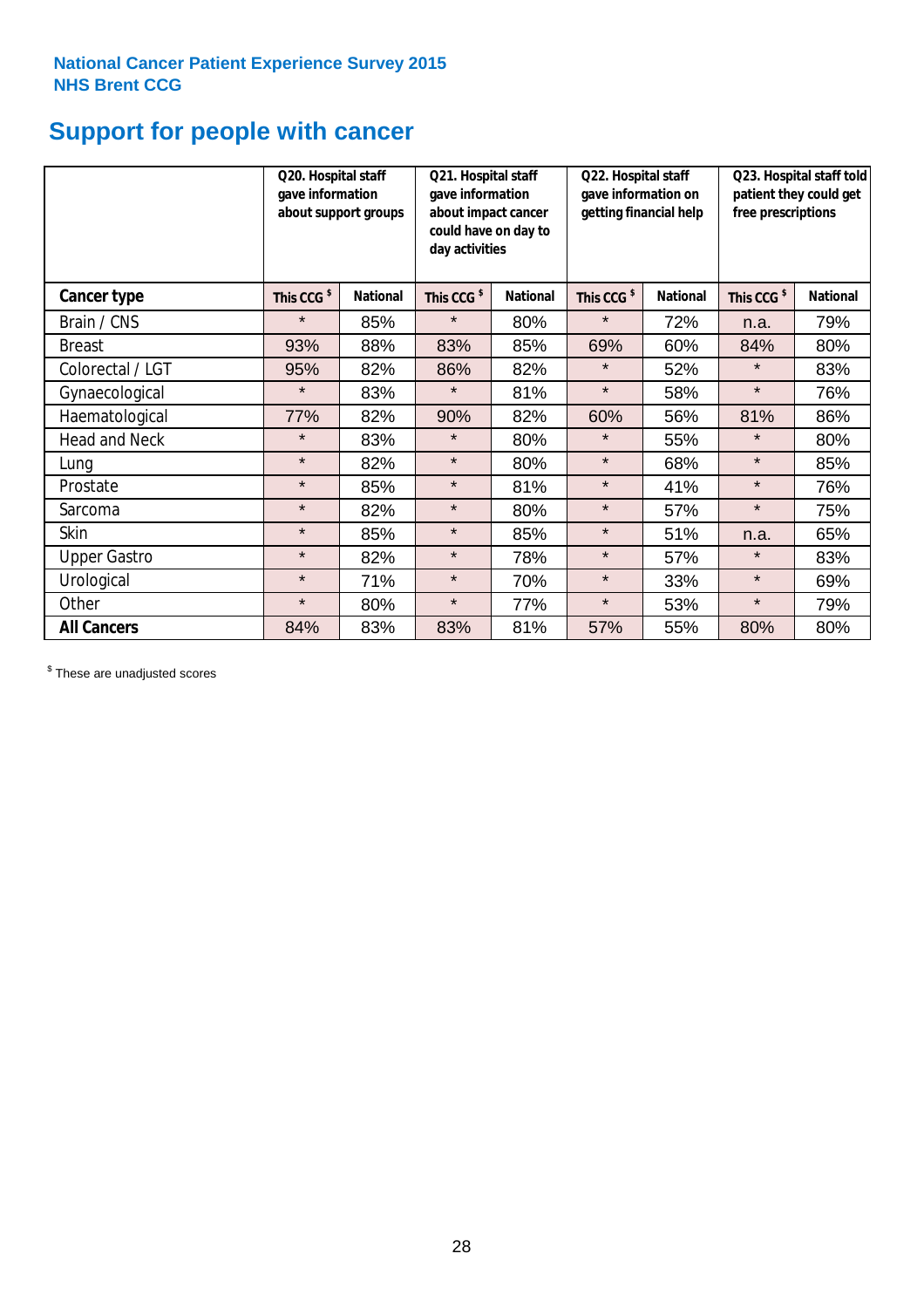# **Operations**

|                      | Q26. Staff explained<br>how operation had<br>gone in<br>understandable way |                 |  |  |
|----------------------|----------------------------------------------------------------------------|-----------------|--|--|
| <b>Cancer type</b>   | This CCG <sup>\$</sup>                                                     | <b>National</b> |  |  |
| Brain / CNS          | $\star$                                                                    | 75%             |  |  |
| <b>Breast</b>        | 71%                                                                        | 77%             |  |  |
| Colorectal / LGT     | 86%                                                                        | 81%             |  |  |
| Gynaecological       | $\star$                                                                    | 79%             |  |  |
| Haematological       | $\star$                                                                    | 75%             |  |  |
| <b>Head and Neck</b> | $\star$                                                                    | 77%             |  |  |
| Lung                 | $\star$                                                                    | 76%             |  |  |
| Prostate             | $\star$                                                                    | 76%             |  |  |
| Sarcoma              | $\star$                                                                    | 80%             |  |  |
| Skin                 | $\star$                                                                    | 84%             |  |  |
| <b>Upper Gastro</b>  | $\star$                                                                    | 81%             |  |  |
| Urological           | $\star$                                                                    | 74%             |  |  |
| Other                | $\star$<br>78%                                                             |                 |  |  |
| <b>All Cancers</b>   | 77%                                                                        | 78%             |  |  |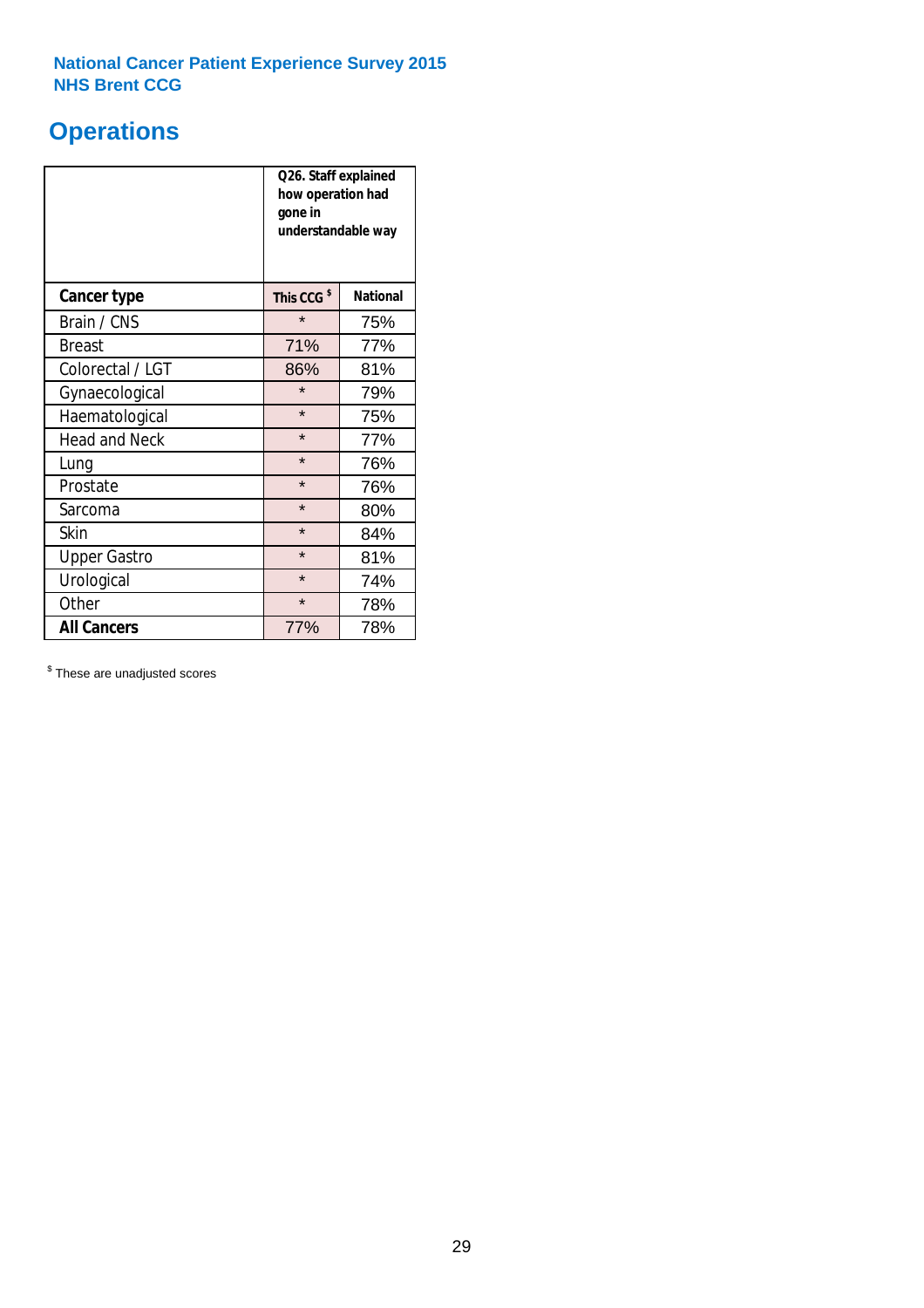# **Hospital care as an inpatient (Part 1 of 2)**

|                      | or nurses did not talk<br>they were not there | Q28. Groups of doctors<br>in front of patient as if | Q29. Patient had<br>confidence and trust in<br>all doctors treating<br>them |                 | Q30. Patient's family<br>or someone close<br>definitely had<br>opportunity to talk to<br>doctor |                 | Q31. Patient had<br>confidence and trust in I<br>all ward nurses |                 |
|----------------------|-----------------------------------------------|-----------------------------------------------------|-----------------------------------------------------------------------------|-----------------|-------------------------------------------------------------------------------------------------|-----------------|------------------------------------------------------------------|-----------------|
| Cancer type          | This CCG <sup>\$</sup>                        | <b>National</b>                                     | This CCG <sup>\$</sup>                                                      | <b>National</b> | This CCG <sup>\$</sup>                                                                          | <b>National</b> | This CCG <sup>\$</sup>                                           | <b>National</b> |
| Brain / CNS          | $\star$                                       | 68%                                                 | $\star$                                                                     | 78%             | $\star$                                                                                         | 65%             | $\star$                                                          | 67%             |
| <b>Breast</b>        | 75%                                           | 89%                                                 | 71%                                                                         | 86%             | 73%                                                                                             | 73%             | 64%                                                              | 74%             |
| Colorectal / LGT     | 82%                                           | 75%                                                 | 82%                                                                         | 85%             | $\star$                                                                                         | 72%             | 64%                                                              | 68%             |
| Gynaecological       | $\star$                                       | 84%                                                 | $\star$                                                                     | 86%             | $\star$                                                                                         | 71%             | $\star$                                                          | 69%             |
| Haematological       | $\star$                                       | 80%                                                 | $\star$                                                                     | 81%             | $\star$                                                                                         | 75%             | $\star$                                                          | 73%             |
| <b>Head and Neck</b> | $\star$                                       | 79%                                                 | $\star$                                                                     | 85%             | $\star$                                                                                         | 73%             | $\star$                                                          | 72%             |
| Lung                 | $\star$                                       | 75%                                                 | $\star$                                                                     | 82%             | $\star$                                                                                         | 71%             | $\star$                                                          | 73%             |
| Prostate             | $\star$                                       | 84%                                                 | $\star$                                                                     | 87%             | $\star$                                                                                         | 72%             | $\star$                                                          | 75%             |
| Sarcoma              | $\star$                                       | 82%                                                 | $\star$                                                                     | 85%             | $\star$                                                                                         | 75%             | $\star$                                                          | 70%             |
| Skin                 | $\star$                                       | 85%                                                 | $\star$                                                                     | 90%             | $\star$                                                                                         | 79%             | $\star$                                                          | 84%             |
| <b>Upper Gastro</b>  | $\star$                                       | 75%                                                 | $\star$                                                                     | 83%             | $\star$                                                                                         | 72%             | $\star$                                                          | 70%             |
| Urological           | $\star$                                       | 80%                                                 | $\star$                                                                     | 84%             | $\star$                                                                                         | 67%             | $\star$                                                          | 75%             |
| Other                | $\star$                                       | 79%                                                 | $\star$                                                                     | 79%             | $\star$                                                                                         | 70%             | $\star$                                                          | 69%             |
| <b>All Cancers</b>   | 71%                                           | 81%                                                 | 81%                                                                         | 84%             | 70%                                                                                             | 72%             | 72%                                                              | 72%             |

|                      | Q32. Always / nearly<br>on duty | always enough nurses | Q33. All staff asked<br>patient what name<br>they preferred to be<br>called by |                 | Q34. Always given<br>treatment | enough privacy when<br>discussing condition or | Q35. Patient was able<br>to discuss worries or<br>fears with staff during<br>visit |                 |
|----------------------|---------------------------------|----------------------|--------------------------------------------------------------------------------|-----------------|--------------------------------|------------------------------------------------|------------------------------------------------------------------------------------|-----------------|
| <b>Cancer type</b>   | This CCG <sup>\$</sup>          | <b>National</b>      | This CCG <sup>\$</sup>                                                         | <b>National</b> | This CCG <sup>\$</sup>         | <b>National</b>                                | This CCG <sup>\$</sup>                                                             | <b>National</b> |
| Brain / CNS          | $\star$                         | 64%                  | $\star$                                                                        | 69%             | $\star$                        | 80%                                            | $\star$                                                                            | 44%             |
| <b>Breast</b>        | 63%                             | 69%                  | 61%                                                                            | 60%             | 82%                            | 86%                                            | 43%                                                                                | 53%             |
| Colorectal / LGT     | 91%                             | 61%                  | 59%                                                                            | 70%             | 91%                            | 84%                                            | $\star$                                                                            | 54%             |
| Gynaecological       | $\star$                         | 65%                  | $\star$                                                                        | 63%             | $\star$                        | 82%                                            | $\star$                                                                            | 50%             |
| Haematological       | $\star$                         | 63%                  | $\star$                                                                        | 67%             | $\star$                        | 86%                                            | $\star$                                                                            | 55%             |
| <b>Head and Neck</b> | $\star$                         | 67%                  | $\star$                                                                        | 66%             | $\star$                        | 85%                                            | $\star$                                                                            | 50%             |
| Lung                 | $\star$                         | 68%                  | $\star$                                                                        | 71%             | $\star$                        | 84%                                            | $\star$                                                                            | 49%             |
| Prostate             | $\star$                         | 71%                  | $\star$                                                                        | 67%             | $\star$                        | 87%                                            | $\star$                                                                            | 52%             |
| Sarcoma              | $\star$                         | 68%                  | $\star$                                                                        | 71%             | $\star$                        | 87%                                            | $\star$                                                                            | 52%             |
| Skin                 | $\star$                         | 81%                  | $\star$                                                                        | 67%             | $\star$                        | 89%                                            | $\star$                                                                            | 61%             |
| <b>Upper Gastro</b>  | $\star$                         | 62%                  | $\star$                                                                        | 75%             | $\star$                        | 83%                                            | $\star$                                                                            | 53%             |
| Urological           | $\star$                         | 68%                  | $\star$                                                                        | 71%             | $\star$                        | 84%                                            | $\star$                                                                            | 46%             |
| Other                | $\star$                         | 62%                  | $\star$                                                                        | 66%             | $\star$                        | 82%                                            | $\star$                                                                            | 48%             |
| <b>All Cancers</b>   | 72%                             | 66%                  | 62%                                                                            | 67%             | 85%                            | 85%                                            | 52%                                                                                | 52%             |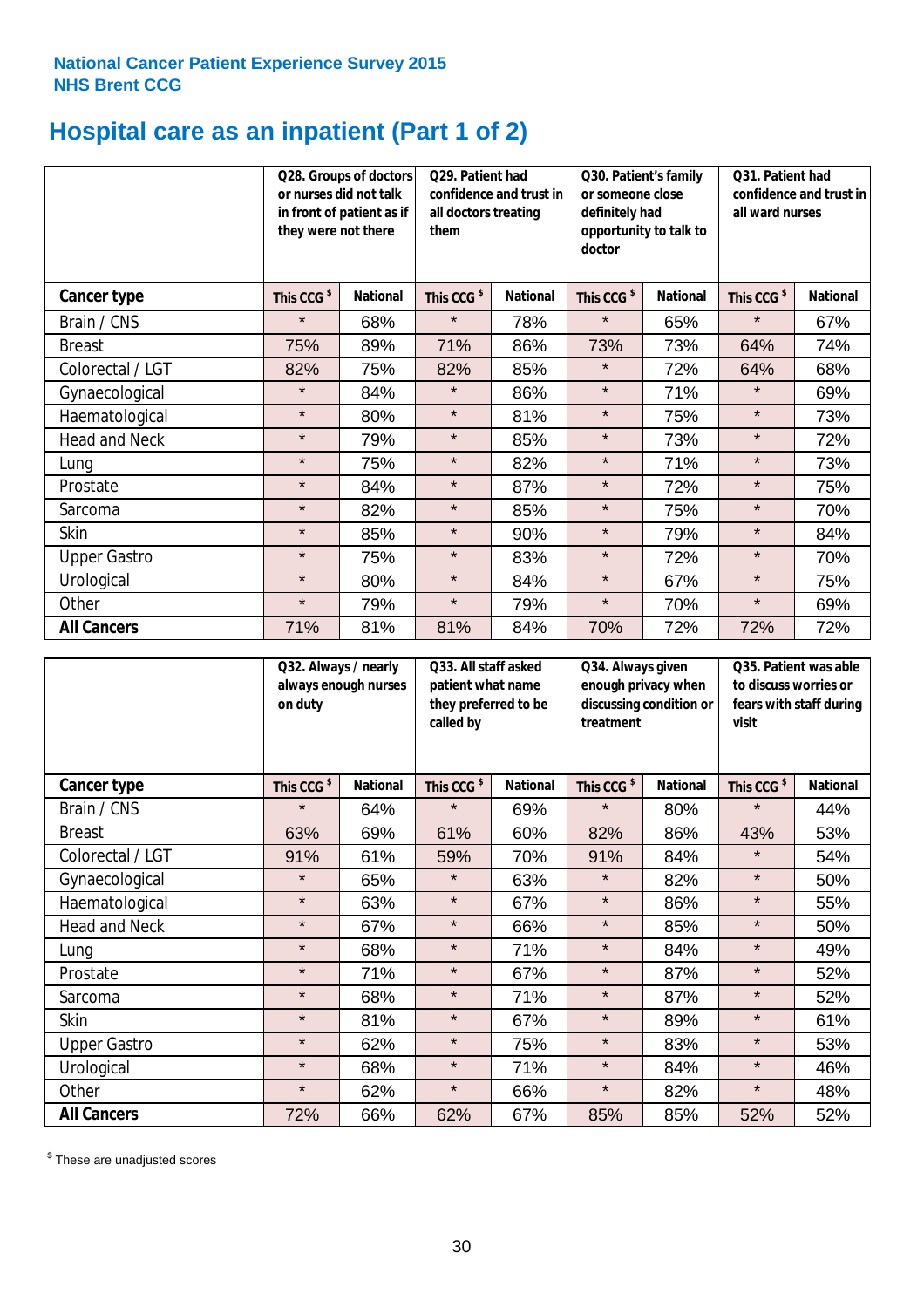# **Hospital care as an inpatient (Part 2 of 2)**

|                      | Q36. Hospital staff<br>definitely did<br>everything to help<br>control pain |                 | Q37. Always treated<br>with respect and<br>dignity by staff |                 | Q38. Given clear<br>written information<br>about what should /<br>should not do post<br>discharge |                 | Q39. Staff told patient<br>who to contact if<br>worried post discharge |                 |
|----------------------|-----------------------------------------------------------------------------|-----------------|-------------------------------------------------------------|-----------------|---------------------------------------------------------------------------------------------------|-----------------|------------------------------------------------------------------------|-----------------|
| Cancer type          | This CCG <sup>\$</sup>                                                      | <b>National</b> | This CCG <sup>\$</sup>                                      | <b>National</b> | This CCG <sup>\$</sup>                                                                            | <b>National</b> | This CCG <sup>\$</sup>                                                 | <b>National</b> |
| Brain / CNS          | $\star$                                                                     | 82%             | $\star$                                                     | 84%             | $\star$                                                                                           | 79%             | $\star$                                                                | 91%             |
| <b>Breast</b>        | 81%                                                                         | 86%             | 86%                                                         | 88%             | 82%                                                                                               | 90%             | 93%                                                                    | 95%             |
| Colorectal / LGT     | 91%                                                                         | 84%             | 91%                                                         | 86%             | $\star$                                                                                           | 83%             | 100%                                                                   | 94%             |
| Gynaecological       | $\star$                                                                     | 83%             | $\star$                                                     | 85%             | $\star$                                                                                           | 86%             | $\star$                                                                | 93%             |
| Haematological       | $\star$                                                                     | 84%             | $\star$                                                     | 89%             | $\star$                                                                                           | 79%             | $\star$                                                                | 95%             |
| <b>Head and Neck</b> | $\star$                                                                     | 84%             | $\star$                                                     | 88%             | $\star$                                                                                           | 86%             | $\star$                                                                | 92%             |
| Lung                 | $\star$                                                                     | 83%             | $\star$                                                     | 87%             | $\star$                                                                                           | 81%             | $\star$                                                                | 92%             |
| Prostate             | $\star$                                                                     | 85%             | $\star$                                                     | 91%             | $\star$                                                                                           | 87%             | $\star$                                                                | 94%             |
| Sarcoma              | $\star$                                                                     | 86%             | $\star$                                                     | 91%             | $\star$                                                                                           | 83%             | $\star$                                                                | 94%             |
| Skin                 | $\star$                                                                     | 88%             | $\star$                                                     | 93%             | $\star$                                                                                           | 91%             | $\star$                                                                | 97%             |
| <b>Upper Gastro</b>  | $\star$                                                                     | 83%             | $\star$                                                     | 86%             | $\star$                                                                                           | 79%             | $\star$                                                                | 93%             |
| Urological           | $\star$                                                                     | 80%             | $\star$                                                     | 88%             | $\star$                                                                                           | 83%             | $\star$                                                                | 90%             |
| Other                | $\star$                                                                     | 82%             | $\star$                                                     | 85%             | $\star$                                                                                           | 80%             | $\star$                                                                | 92%             |
| <b>All Cancers</b>   | 86%                                                                         | 84%             | 88%                                                         | 87%             | 82%                                                                                               | 84%             | 95%                                                                    | 94%             |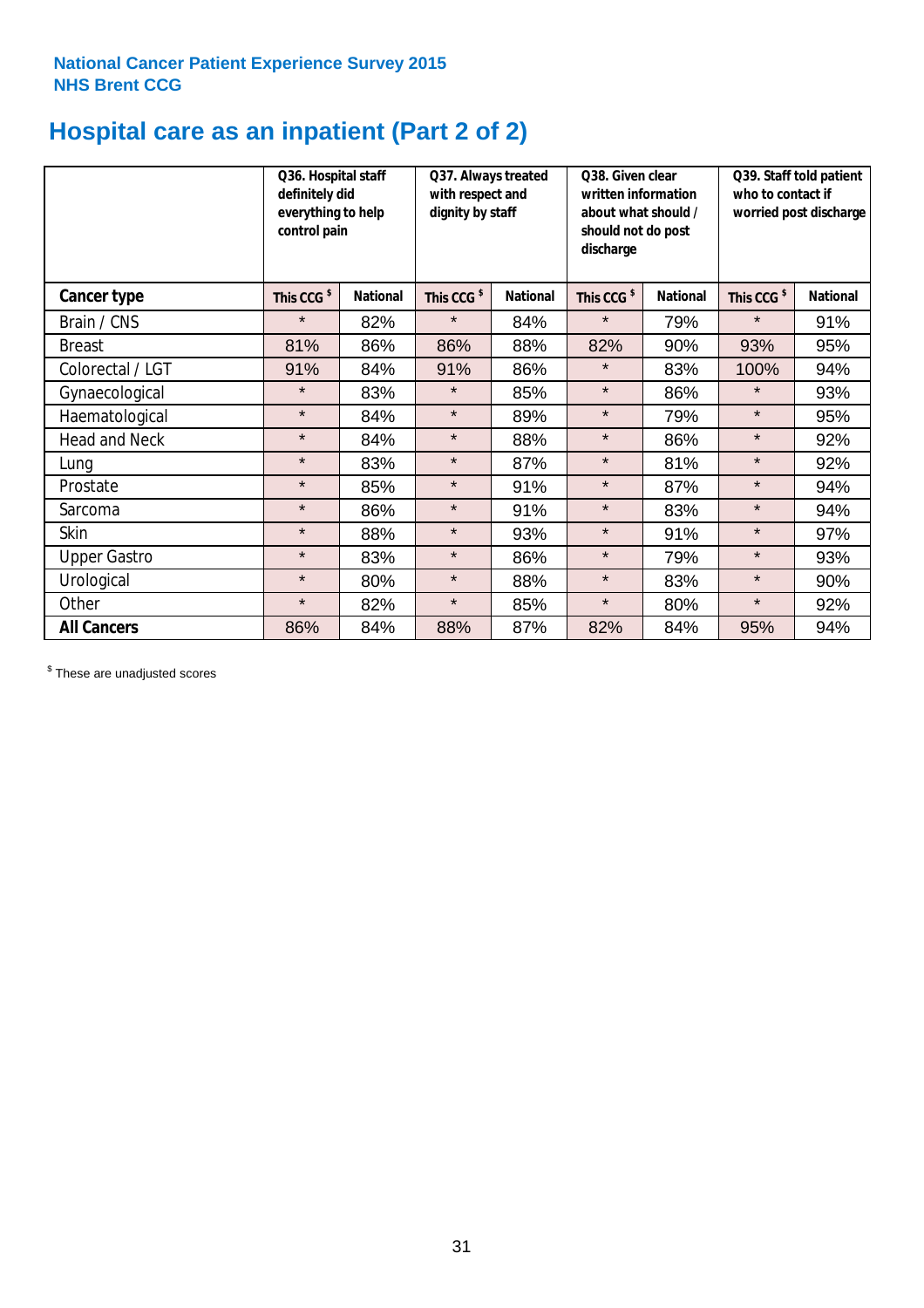# **Hospital care as a day patient / outpatient**

|                      | to discuss worries or<br>visit | Q41. Patient was able<br>fears with staff during | 042. Doctor had the<br>right notes and other<br>documentation with<br>them |                 | Q44. Beforehand<br>patient had all<br>information needed<br>about radiotherapy<br>treatment |                 | Q45. Patient given<br>understandable<br>information about<br>whether radiotherapy<br>was working |                 |
|----------------------|--------------------------------|--------------------------------------------------|----------------------------------------------------------------------------|-----------------|---------------------------------------------------------------------------------------------|-----------------|--------------------------------------------------------------------------------------------------|-----------------|
| Cancer type          | This CCG <sup>\$</sup>         | <b>National</b>                                  | This CCG <sup>\$</sup>                                                     | <b>National</b> | This CCG <sup>\$</sup>                                                                      | <b>National</b> | This CCG <sup>\$</sup>                                                                           | <b>National</b> |
| Brain / CNS          | $\star$                        | 65%                                              | $\star$                                                                    | 94%             | $\star$                                                                                     | 85%             | $\star$                                                                                          | 52%             |
| <b>Breast</b>        | 67%                            | 70%                                              | 90%                                                                        | 95%             | 84%                                                                                         | 87%             | 74%                                                                                              | 60%             |
| Colorectal / LGT     | 73%                            | 73%                                              | 84%                                                                        | 95%             | $\star$                                                                                     | 85%             | $\star$                                                                                          | 55%             |
| Gynaecological       | $\star$                        | 70%                                              | $\star$                                                                    | 96%             | $\star$                                                                                     | 85%             | $\star$                                                                                          | 64%             |
| Haematological       | 65%                            | 74%                                              | 97%                                                                        | 97%             | $\star$                                                                                     | 82%             | $\star$                                                                                          | 64%             |
| <b>Head and Neck</b> | $\star$                        | 69%                                              | $\star$                                                                    | 95%             | $\star$                                                                                     | 86%             | $\star$                                                                                          | 60%             |
| Lung                 | $\star$                        | 69%                                              | $\star$                                                                    | 96%             | $\star$                                                                                     | 86%             | $\star$                                                                                          | 59%             |
| Prostate             | $\star$                        | 69%                                              | $\star$                                                                    | 95%             | $\star$                                                                                     | 88%             | $\star$                                                                                          | 61%             |
| Sarcoma              | $\star$                        | 68%                                              | $\star$                                                                    | 97%             | n.a.                                                                                        | 88%             | n.a.                                                                                             | 63%             |
| Skin                 | $\star$                        | 73%                                              | $\star$                                                                    | 96%             | n.a.                                                                                        | 81%             | n.a.                                                                                             | 63%             |
| <b>Upper Gastro</b>  | $\star$                        | 68%                                              | $\star$                                                                    | 95%             | $\star$                                                                                     | 85%             | $\star$                                                                                          | 57%             |
| Urological           | $\star$                        | 65%                                              | 100%                                                                       | 95%             | $\star$                                                                                     | 81%             | $\star$                                                                                          | 53%             |
| Other                | $\star$                        | 67%                                              | $\star$                                                                    | 95%             | $\star$                                                                                     | 83%             | $\star$                                                                                          | 59%             |
| <b>All Cancers</b>   | 69%                            | 70%                                              | 94%                                                                        | 96%             | 81%                                                                                         | 86%             | 65%                                                                                              | 60%             |

|                      | Q47. Beforehand<br>Q48. Patient given<br>understandable<br>patient had all<br>information needed<br>information about<br>whether<br>about chemotherapy<br>treatment<br>chemotherapy was<br>working |                 |                        |                 |  |
|----------------------|----------------------------------------------------------------------------------------------------------------------------------------------------------------------------------------------------|-----------------|------------------------|-----------------|--|
| <b>Cancer type</b>   | This CCG <sup>\$</sup>                                                                                                                                                                             | <b>National</b> | This CCG <sup>\$</sup> | <b>National</b> |  |
| Brain / CNS          | n.a.                                                                                                                                                                                               | 82%             | n.a.                   | 57%             |  |
| <b>Breast</b>        | 88%                                                                                                                                                                                                | 83%             | 75%                    | 62%             |  |
| Colorectal / LGT     | $\star$                                                                                                                                                                                            | 86%             | $\star$                | 65%             |  |
| Gynaecological       | $\star$                                                                                                                                                                                            | 86%             | $\star$                | 68%             |  |
| Haematological       | 74%                                                                                                                                                                                                | 85%             | 74%                    | 75%             |  |
| <b>Head and Neck</b> | $\star$                                                                                                                                                                                            | 80%             | $\star$                | 52%             |  |
| Lung                 | $\star$                                                                                                                                                                                            | 85%             | $\star$                | 68%             |  |
| Prostate             | $\star$                                                                                                                                                                                            | 83%             | $\star$                | 69%             |  |
| Sarcoma              | $\star$                                                                                                                                                                                            | 82%             | $\star$                | 70%             |  |
| Skin                 | n.a.                                                                                                                                                                                               | 92%             | n.a.                   | 80%             |  |
| <b>Upper Gastro</b>  | $\star$                                                                                                                                                                                            | 83%             | $\star$                | 64%             |  |
| Urological           | $\star$                                                                                                                                                                                            | 83%             | $\star$                | 66%             |  |
| Other                | $\star$                                                                                                                                                                                            | 85%             | $\star$                | 70%             |  |
| <b>All Cancers</b>   | 85%                                                                                                                                                                                                | 84%             | 72%                    | 68%             |  |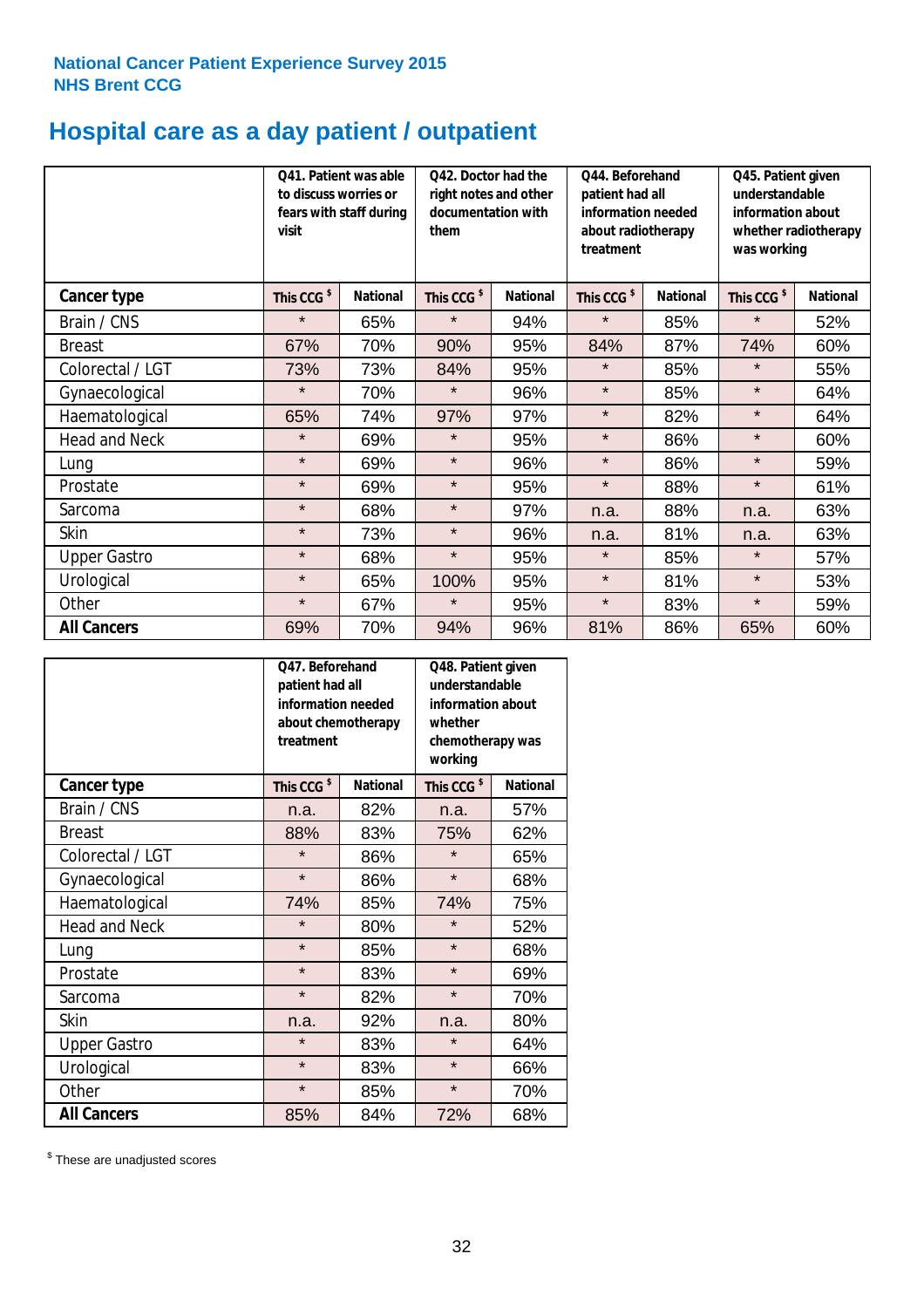# **Home care and support**

|                      | Q49. Hospital staff<br>gave family or | someone close all the<br>information needed to<br>help with care at home | Q50. Patient definitely<br>given enough support<br>from health or social<br>services during<br>treatment |                 | Q51. Patient definitely<br>given enough support<br>from health or social<br>services after<br>treatment |                 |
|----------------------|---------------------------------------|--------------------------------------------------------------------------|----------------------------------------------------------------------------------------------------------|-----------------|---------------------------------------------------------------------------------------------------------|-----------------|
| <b>Cancer type</b>   | This CCG <sup>\$</sup>                | <b>National</b>                                                          | This CCG <sup>\$</sup>                                                                                   | <b>National</b> | This CCG <sup>\$</sup>                                                                                  | <b>National</b> |
| Brain / CNS          | $\star$                               | 56%                                                                      | $\star$                                                                                                  | 44%             | $\star$                                                                                                 | 44%             |
| <b>Breast</b>        | 63%                                   | 57%                                                                      | 50%                                                                                                      | 54%             | 48%                                                                                                     | 40%             |
| Colorectal / LGT     | 64%                                   | 60%                                                                      | 54%                                                                                                      | 62%             | $\star$                                                                                                 | 52%             |
| Gynaecological       | $\star$                               | 56%                                                                      | $\star$                                                                                                  | 52%             | $\star$                                                                                                 | 42%             |
| Haematological       | 48%                                   | 60%                                                                      | 24%                                                                                                      | 52%             | 27%                                                                                                     | 43%             |
| <b>Head and Neck</b> | $\star$                               | 59%                                                                      | $\star$                                                                                                  | 53%             | $\star$                                                                                                 | 50%             |
| Lung                 | $\star$                               | 57%                                                                      | $\star$                                                                                                  | 52%             | $\star$                                                                                                 | 42%             |
| Prostate             | $\star$                               | 55%                                                                      | $\star$                                                                                                  | 47%             | $\star$                                                                                                 | 43%             |
| Sarcoma              | $\star$                               | 59%                                                                      | $\star$                                                                                                  | 58%             | $\star$                                                                                                 | 53%             |
| Skin                 | n.a.                                  | 67%                                                                      | $\star$                                                                                                  | 58%             | $\star$                                                                                                 | 61%             |
| <b>Upper Gastro</b>  | $\star$                               | 59%                                                                      | $\star$                                                                                                  | 54%             | $\star$                                                                                                 | 45%             |
| Urological           | $\star$                               | 55%                                                                      | $\star$                                                                                                  | 47%             | $\star$                                                                                                 | 44%             |
| Other                | $\star$                               | 54%                                                                      | $\star$                                                                                                  | 55%             | $\star$                                                                                                 | 48%             |
| <b>All Cancers</b>   | 53%                                   | 58%                                                                      | 47%                                                                                                      | 54%             | 39%                                                                                                     | 45%             |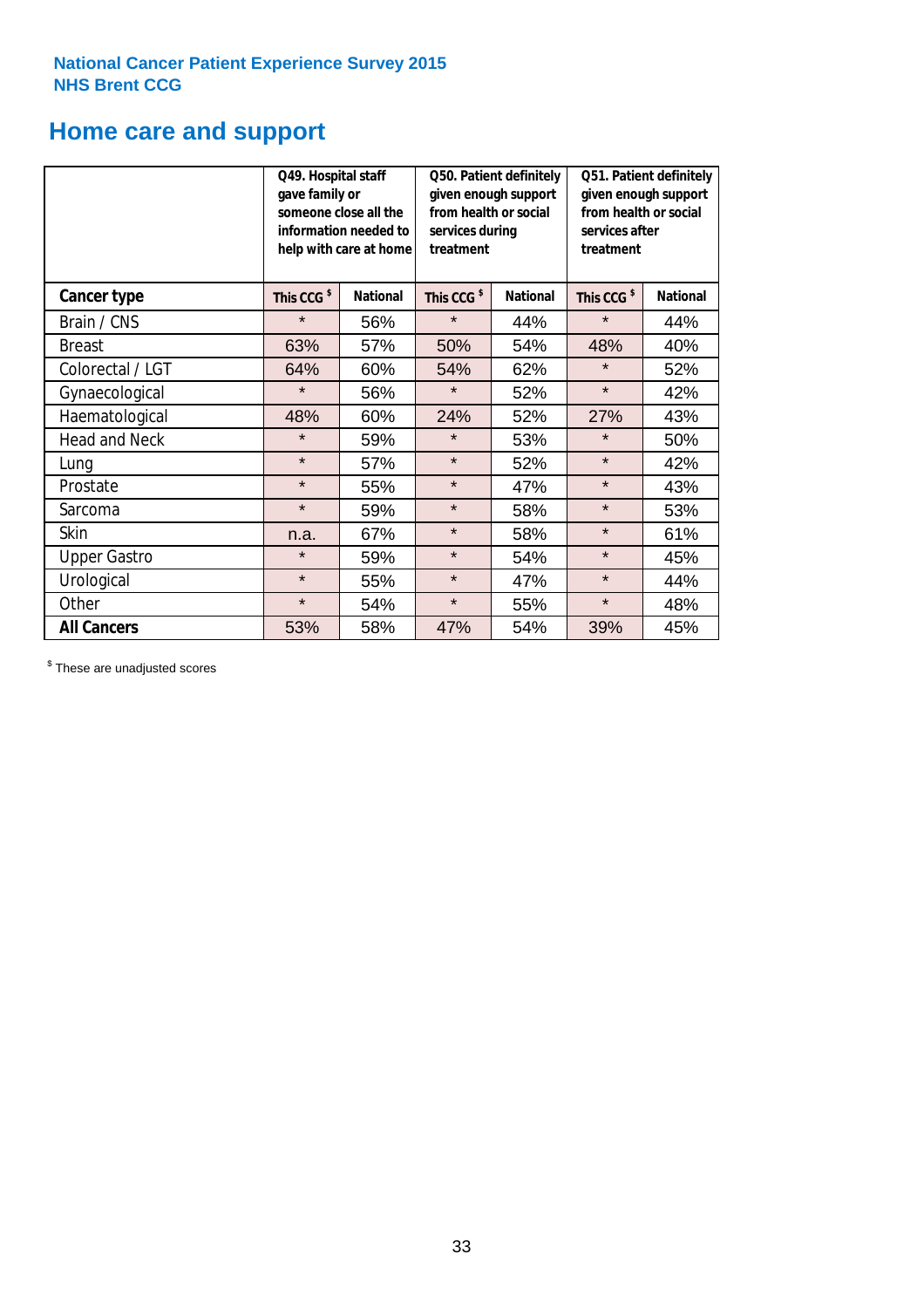# **Care from your general practice**

|                      | information about<br>treatment | Q52. GP given enough<br>patient's condition and | <b>O53. Practice staff</b><br>definitely did<br>everything they could<br>to support patient |                 |  |
|----------------------|--------------------------------|-------------------------------------------------|---------------------------------------------------------------------------------------------|-----------------|--|
| <b>Cancer type</b>   | This CCG <sup>\$</sup>         | <b>National</b>                                 | This CCG <sup>\$</sup>                                                                      | <b>National</b> |  |
| Brain / CNS          | $\star$                        | 94%                                             | $\star$                                                                                     | 59%             |  |
| <b>Breast</b>        | 95%                            | 96%                                             | 59%                                                                                         | 63%             |  |
| Colorectal / LGT     | 92%                            | 95%                                             | $\star$                                                                                     | 63%             |  |
| Gynaecological       | $\star$                        | 95%                                             | $\star$                                                                                     | 59%             |  |
| Haematological       | 97%                            | 96%                                             | 42%                                                                                         | 61%             |  |
| <b>Head and Neck</b> | $\star$                        | 93%                                             | $\star$                                                                                     | 60%             |  |
| Lung                 | $\star$                        | 95%                                             | $\star$                                                                                     | 62%             |  |
| Prostate             | 100%                           | 95%                                             | $\star$                                                                                     | 67%             |  |
| Sarcoma              | $\star$                        | 97%                                             | $\star$                                                                                     | 65%             |  |
| <b>Skin</b>          | $\star$                        | 97%                                             | $\star$                                                                                     | 71%             |  |
| <b>Upper Gastro</b>  | $\star$                        | 94%                                             | $\star$                                                                                     | 62%             |  |
| Urological           | 91%                            | 95%                                             | $\star$                                                                                     | 64%             |  |
| Other                | $\star$                        | 95%                                             | $\star$                                                                                     | 61%             |  |
| <b>All Cancers</b>   | 94%                            | 95%                                             | 58%                                                                                         | 63%             |  |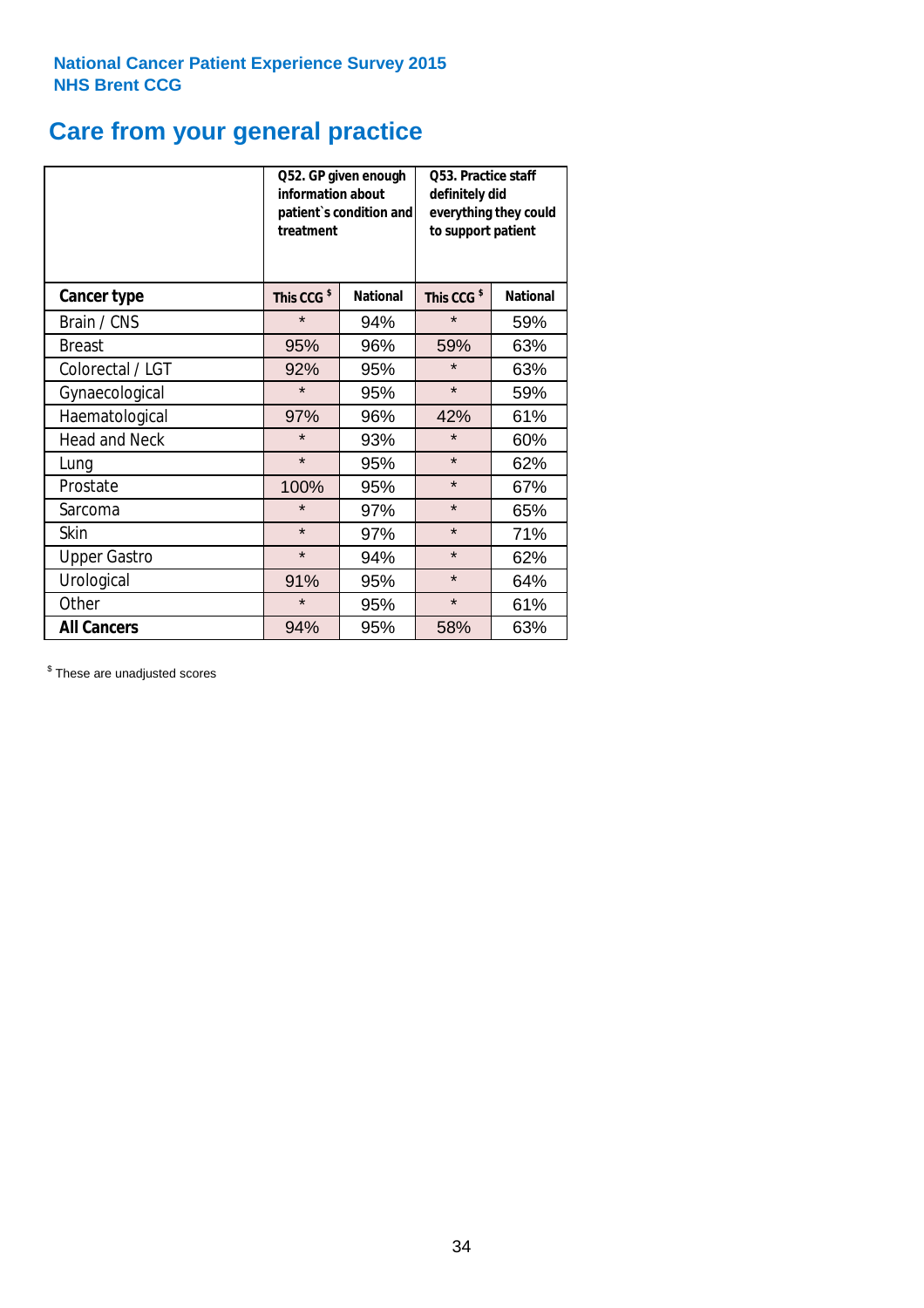# **Your overall NHS care**

|                      | Q54. Hospital and<br>community staff<br>always worked well<br>together |                 | care plan              | Q55. Patient given a |                        | Q56. Overall the<br>administration of the<br>care was very good /<br>qood |                        | Q57. Length of time for<br>attending clinics and<br>appointments was<br>right |  |
|----------------------|------------------------------------------------------------------------|-----------------|------------------------|----------------------|------------------------|---------------------------------------------------------------------------|------------------------|-------------------------------------------------------------------------------|--|
| Cancer type          | This CCG <sup>\$</sup>                                                 | <b>National</b> | This CCG <sup>\$</sup> | <b>National</b>      | This CCG <sup>\$</sup> | <b>National</b>                                                           | This CCG <sup>\$</sup> | <b>National</b>                                                               |  |
| Brain / CNS          | $\star$                                                                | 45%             | $\star$                | 29%                  | $\star$                | 84%                                                                       | $\star$                | 60%                                                                           |  |
| <b>Breast</b>        | 60%                                                                    | 60%             | 43%                    | 35%                  | 81%                    | 90%                                                                       | 63%                    | 64%                                                                           |  |
| Colorectal / LGT     | 63%                                                                    | 60%             | 36%                    | 36%                  | 77%                    | 88%                                                                       | 59%                    | 68%                                                                           |  |
| Gynaecological       | $\star$                                                                | 58%             | $\star$                | 29%                  | $\star$                | 89%                                                                       | $\star$                | 66%                                                                           |  |
| Haematological       | 54%                                                                    | 63%             | 44%                    | 33%                  | 84%                    | 92%                                                                       | 57%                    | 62%                                                                           |  |
| <b>Head and Neck</b> | $\star$                                                                | 58%             | $\star$                | 34%                  | $\star$                | 89%                                                                       | $\star$                | 65%                                                                           |  |
| Lung                 | $\star$                                                                | 63%             | $\star$                | 32%                  | $\star$                | 89%                                                                       | $\star$                | 70%                                                                           |  |
| Prostate             | 65%                                                                    | 63%             | $\star$                | 36%                  | 71%                    | 87%                                                                       | 57%                    | 71%                                                                           |  |
| Sarcoma              | $\star$                                                                | 60%             | $\star$                | 31%                  | $\star$                | 90%                                                                       | $\star$                | 63%                                                                           |  |
| Skin                 | $\star$                                                                | 69%             | $\star$                | 39%                  | $\star$                | 89%                                                                       | $\star$                | 73%                                                                           |  |
| <b>Upper Gastro</b>  | $\star$                                                                | 58%             | $\star$                | 36%                  | $\star$                | 88%                                                                       | $\star$                | 66%                                                                           |  |
| Urological           | 67%                                                                    | 62%             | $\star$                | 26%                  | 91%                    | 84%                                                                       | 86%                    | 73%                                                                           |  |
| Other                | $\star$                                                                | 56%             | $\star$                | 29%                  | $\star$                | 87%                                                                       | $\star$                | 61%                                                                           |  |
| <b>All Cancers</b>   | 54%                                                                    | 61%             | 37%                    | 33%                  | 81%                    | 89%                                                                       | 64%                    | 66%                                                                           |  |

|                      | Q58. Taking part in<br>cancer research | discussed with patient | Q59. Patient's average<br>rating of care scored<br>from very poor to very<br>good |                 |  |
|----------------------|----------------------------------------|------------------------|-----------------------------------------------------------------------------------|-----------------|--|
| <b>Cancer type</b>   | This CCG <sup>\$</sup>                 | <b>National</b>        | This CCG <sup>\$</sup>                                                            | <b>National</b> |  |
| Brain / CNS          | $\star$                                | 32%                    | $\star$                                                                           | 8.5             |  |
| <b>Breast</b>        | 31%                                    | 28%                    | 8.1                                                                               | 8.8             |  |
| Colorectal / LGT     | 31%                                    | 22%                    | 8.1                                                                               | 8.7             |  |
| Gynaecological       | $\star$                                | 27%                    | $\star$                                                                           | 8.7             |  |
| Haematological       | 21%                                    | 36%                    | 8.7                                                                               | 8.8             |  |
| <b>Head and Neck</b> | $\star$                                | 21%                    | $\star$                                                                           | 8.6             |  |
| Lung                 | $\star$                                | 34%                    | $\star$                                                                           | 8.6             |  |
| Prostate             | 43%                                    | 35%                    | 8.5                                                                               | 8.6             |  |
| Sarcoma              | $\star$                                | 29%                    | $\star$                                                                           | 8.7             |  |
| Skin                 | $\star$                                | 17%                    | $\star$                                                                           | 8.9             |  |
| <b>Upper Gastro</b>  | $\star$                                | 30%                    | $\star$                                                                           | 8.6             |  |
| Urological           | 5%                                     | 14%                    | 8.6                                                                               | 8.5             |  |
| Other                | $\star$                                | 31%                    | $\star$                                                                           | 8.6             |  |
| <b>All Cancers</b>   | 31%                                    | 28%                    | 8.4                                                                               | 8.7             |  |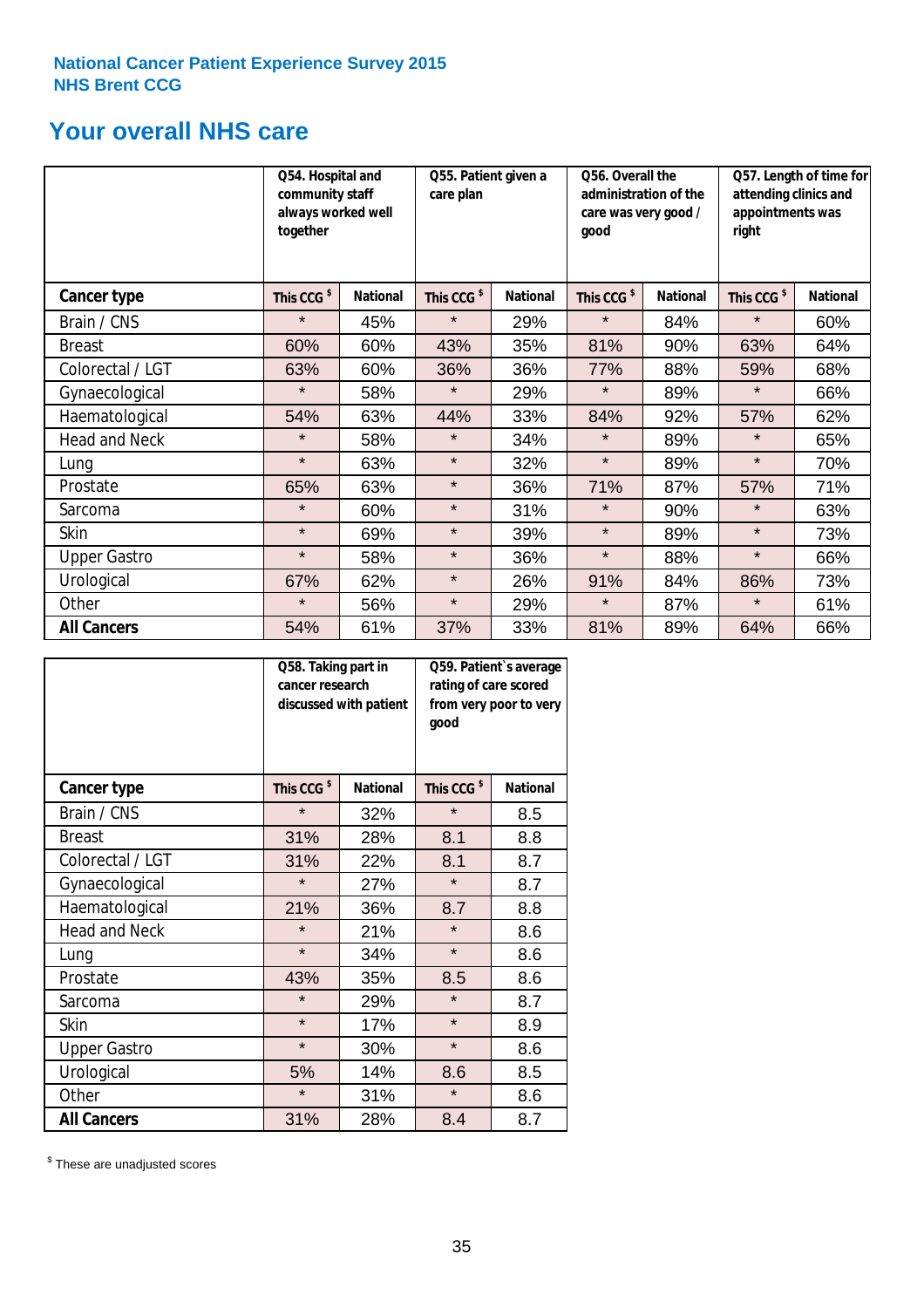# **Annex**

# **Methodology**

The sample for the survey included all adult (aged 16 and over) NHS patients, with a confirmed primary diagnosis of cancer, discharged from an NHS Trust after an inpatient episode or day case attendance for cancer related treatment in the months of April, May and June 2015.

The patients included in the sample had relevant cancer ICD10 codes (C00-99 excluding C44 and C84, and D05) in the first diagnosis field of their patient records, applied to their patient files by the relevant NHS Trust, and were alive at the point at which fieldwork commenced. Deceased checks were undertaken on up to three occasions during fieldwork, to ensure that questionnaires were not sent to patients who had died since their treatment.

Trust samples were checked rigorously for duplicates and patient lists were also de-duplicated nationally to ensure that patients did not receive multiple copies of questionnaires.

The fieldwork for the survey was undertaken between October 2015 and March 2016.

For the first time, the survey used a mixed mode methodology. Questionnaires were sent by post with two reminders where necesssary, but also included an option to complete online. A Freephone helpline was available for respondents to ask questions about the survey, to enable them to complete their questionnaires over the phone, and to provide access to a translation and interpreting facility for those whose first language was not English.

The Health Research Authority supported the survey by granting Section 251 approval.

# **Further information**

Further information on survey methodology, as well as all of the national and local reports and data, is available at www.ncpes.co.uk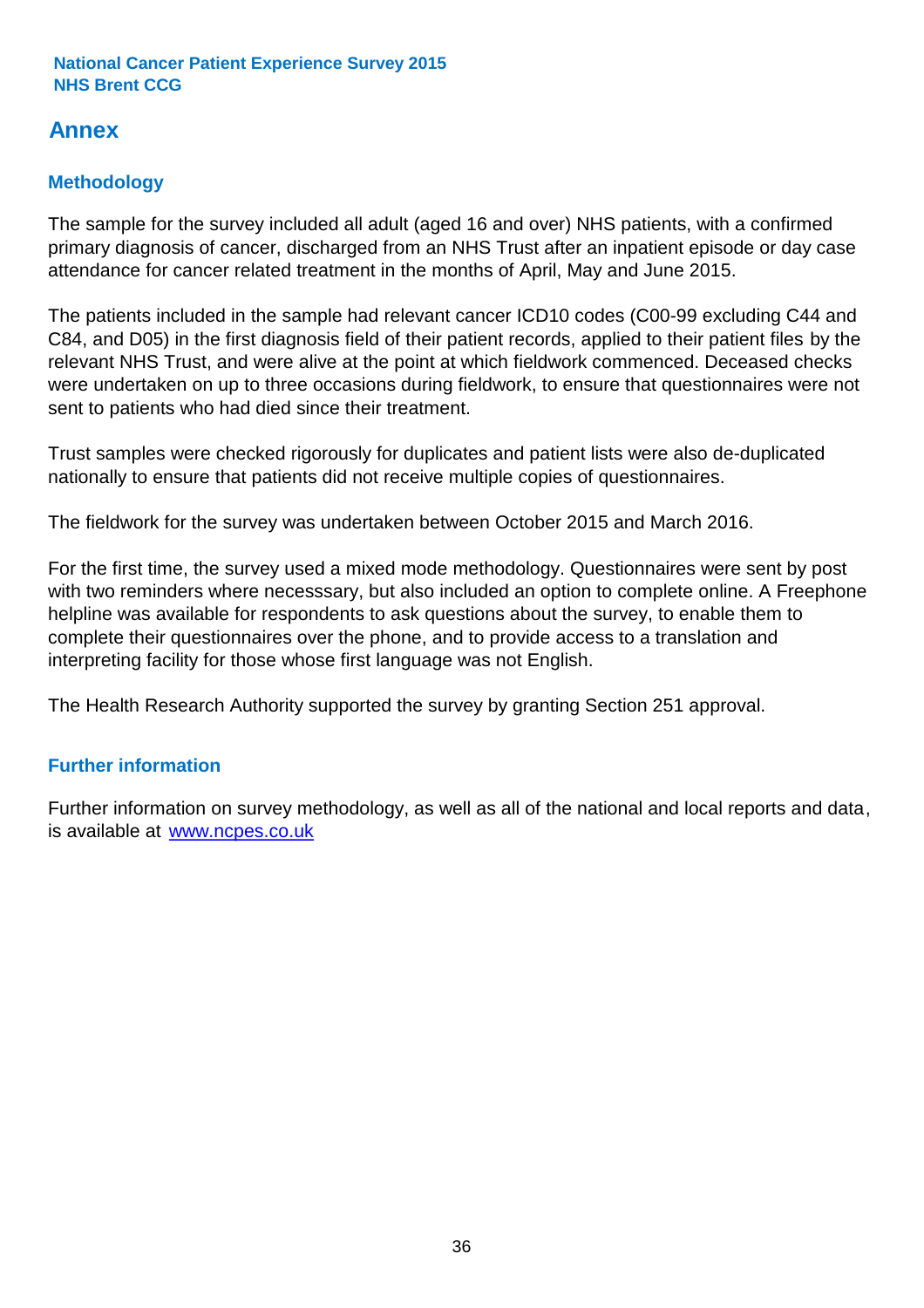### **Redevelopment of the 2015 survey**

A number of significant changes have been made to the National Cancer Patient Experience Survey in 2015:

- the length of the questionnaire has been reduced
- response options have been reviewed and changed to make them consistent throughout the survey
- some of the questions and / or answer options have been changed so that they are now in line with questions in other patient surveys (e.g. the Care Quality Commission national patient surveys), to improve comparability between them
- the topic areas within the questionnaire have been redesigned to capture the whole patient journey.

There are 50 questions in the questionnaire that relate directly to patient experience. Of these, 14 remain unchanged from previous years; and a further 21 have been slightly amended. We draw caution in directly comparing data from the 2015 survey to the findings of the previous CPES surveys, even for identical questions. Changes in the structure of the survey instrument (questionnaire) and also the administration of the survey (calendar period and length of time from sampling to field work start and completion) may influence nationwide averages, although these features will not greatly impact on relative comparisons (e.g. between patient groups or hospitals).

The other 15 questions are either new or substantially changed from previous years.

It is expected that there will be few, if any changes, to the questionnaire going forward so we will be able to compare the results year on year. Where changes are necessary they are expected to be for methodological reasons or to improve question reliability.

Another significant change in 2015 is that an online version of the questionnaire has been developed. The online version was developed to make the questionnaire more accessible for respondents. This may have an impact on the demographic characteristics of the respondents. This may be an improvement if previously underrepresented groups have responded. However, changes to the demographics of respondents may have implications on the overall results - and again, leads us to draw caution in directly comparing results with previous years.

### **Official Statistics**

The 2015 survey data has been published for the first time as Official Statistics. The 2015 survey data has been produced and published in line with the Code of Practice for Official Statistics.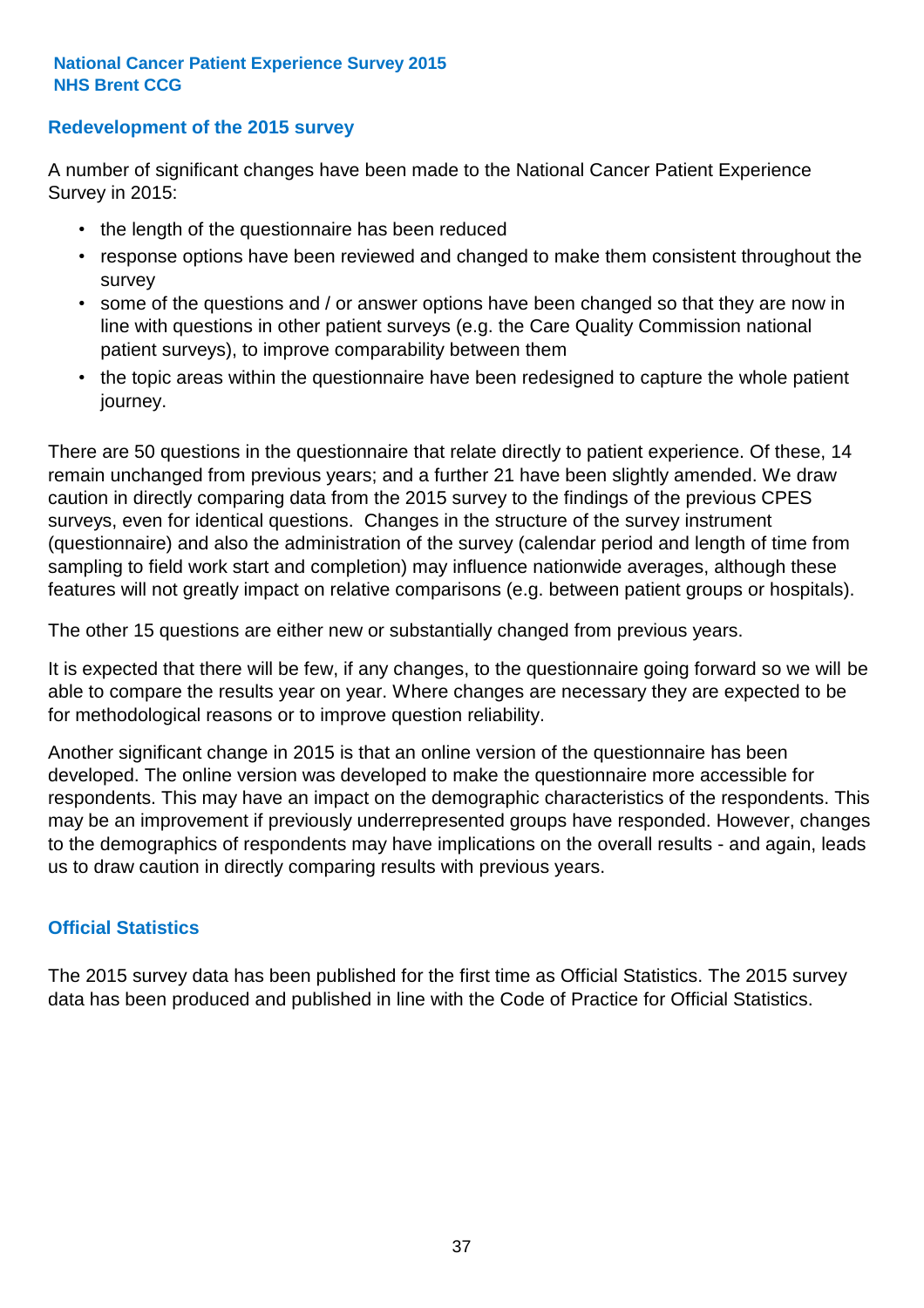### **Scoring methodologies**

49 of the 50 questions relating directly to patient experience have been summarised as the score of the percentage of patients who reported a positive experience. For example:

- question 6 asks: "Overall, how did you feel about the length of time you had to wait for your test to be done?". Responses have been recorded as positive only for those patients who selected the first option ("It was about right")
- question 11 asks: "When you were told you had cancer, were you given written information about the type of cancer you had?". Responses have been recorded as positive only for those patients who selected the first option ("Yes, and it was easy to understand").

Where options do not provide any information on positive/negative patient experience (e.g. "Don't know / can't remember"), they are excluded from the score.

The other question (question 59) asks respondents to rate their overall care on a scale of 0 to 10. Scores have been given as an average on this scale.

A copy of the 2015 questionnaire, marked up with all of these scoring conventions, is available at www.ncpes.co.uk

Further details on the scoring methodology can be found in the technical document for the survey, available at <u>www.ncpes.co.uk</u>

#### **Case-mix adjustment**

For the first time in 2015, case-mix adjusted findings are being presented alongside unadjusted results for CCGs. Case-mix adjustment allows us to account for the impact that differing patient populations might have on results. By using the case-mix adjusted estimates we can obtain a greater understanding of how a CCG is performing given their patient population.

The factors taken into account in this case-mix adjustment are gender, age, ethnic group, deprivation, and tumour group.

For further details on case-mix adjustment, please refer to the technical document for the survey, available at www.ncpes.co.uk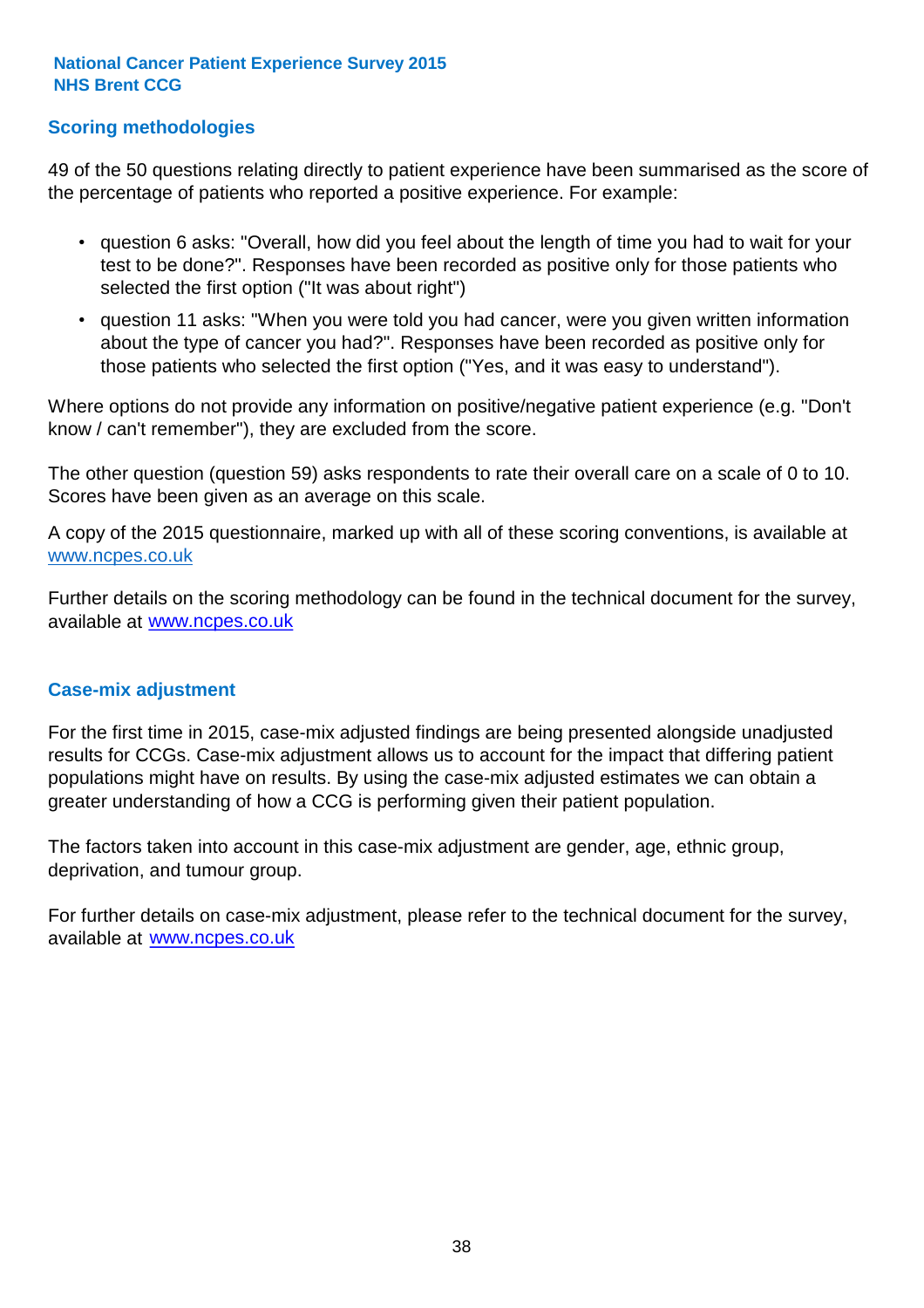### **Response Rates**

|                 | Sample      | <b>Excluded</b> | Adjusted      | <b>Not</b>              | Blank / | Completed | Response |
|-----------------|-------------|-----------------|---------------|-------------------------|---------|-----------|----------|
|                 | <b>Size</b> |                 | <b>Sample</b> | <b>Returned Refused</b> |         |           | Rate     |
| <b>National</b> | 116,991     | 8.719           | 108,272       | 33,168                  | 3.918   | 71,186    | 66%      |
| 07P             | 531         | 50              | 481           | 229                     | 14      | 238       | 49%      |

#### **Respondents by tumour group**

The tables below show the numbers of patients from each tumour group and the age and gender distribution of these patients.

| <b>Tumour Group</b>  | Number of<br>respondents* |
|----------------------|---------------------------|
| Brain / CNS          | 2                         |
| <b>Breast</b>        | 49                        |
| Gynaecological       | 16                        |
| Colorectal / LGT     | 32                        |
| Lung                 | 19                        |
| <b>Skin</b>          | 2                         |
| Haematological       | 42                        |
| <b>Upper Gastro</b>  | 8                         |
| Other                | 9                         |
| Urological           | 24                        |
| Prostate             | 25                        |
| Sarcoma              | 2                         |
| <b>Head and Neck</b> | 8                         |

*\* These figures may not match the numerator for all questions in the 'Comparisons by tumour group' section of this report, because not all questions were answered by all respondents.*

### **Respondents by age and gender**

The questionnaire asked respondents to give their year of birth. This information has been amalgamated into 8 age bands. The age and gender distribution for the CCG was as follows:

|             | 16-24 | 25-34 | 35-44 | 45-54 | 55-64 | 65-74 | 75-84 | $85+$ | <b>Total</b> |
|-------------|-------|-------|-------|-------|-------|-------|-------|-------|--------------|
| <b>Male</b> |       |       |       | 10    | 18    | 41    | ↷⇁    |       | 105          |
| Female      |       |       | 12    | 20    | 41    | 31    | ິ     |       | 133          |
| Total       |       |       | 14    | 30    | 59    | 72    | 48    |       | 238          |